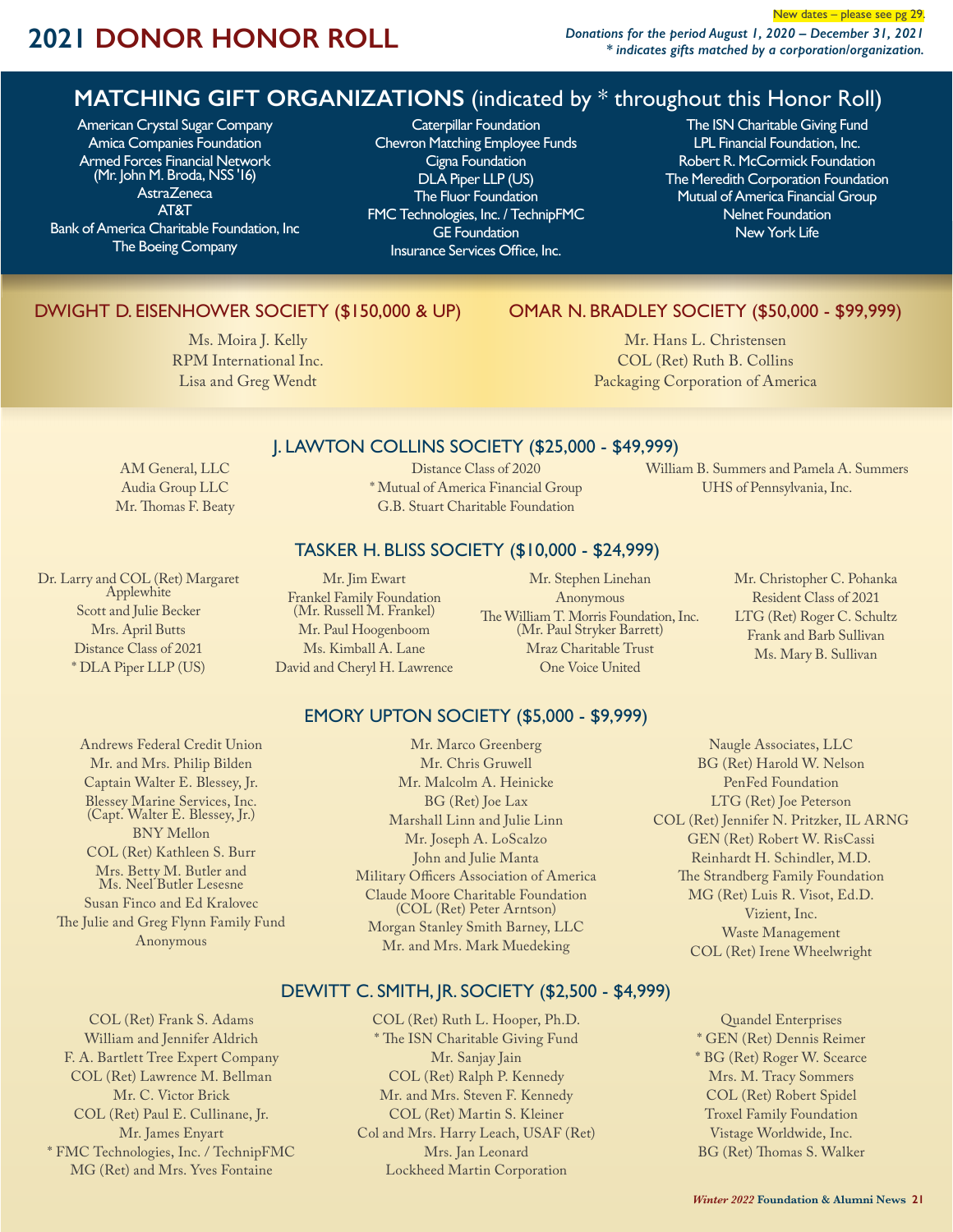*Donations for the period August 1, 2020 – December 31, 2021 \* indicates gifts matched by a corporation/organization.*

New dates – please see pg 29.

#### **COMMANDANT'S CIRCLE (\$1,000 - \$2,499)**

Mrs. Joyce M. Ackerman Mrs. Jo Lynn H. Allen \* Armed Forces Financial Network (Mr. John M. Broda, NSS '16) COL (Ret) Murl Bailey COL (Ret) Jim Bartlett The John and Joan Bartley Charitable Fund LTG (Ret) and Mrs. Dennis L. Benchoff COL (Ret) James V. Benvenuto COL (Ret) Victor A. Betzold Blake Family Charitable Foundation (Norman P. Blake, Jr.) LTG (Ret) Ronald R. Blanck, D.O. LTG (Ret) Daniel P. Bolger, Ph.D. Ms. Jan Botz and Mr. Tom Lippert COL (Ret) David A. Bouton, Ph.D. COL (Ret) James M. Bowers MG Tripp Bowles BG (Ret) Mike Bridges GEN (Ret) Vincent K. Brooks COL (Ret) Keirn C. Brown, Jr. SES (Ret) Miriam F. Browning Mr. and Mrs. Patrick A. Burns Kevin Byrnes & Paul Payton Fund Mr. Brian Callahan COL (Ret) and Mrs. Greg Camp COL (Ret) Douglas B. Campbell \* Chevron Matching Employee Funds LTC (Ret) Paul Chlebo, Jr. COL (Ret) Dan Clark and The Rev Dr Janet Long Mrs. Sandy Cochran Prof. James J. Coleman Mr. Michael E. Collins MG (Ret) and Mrs. William Collins COL (Ret) Ronald R. Combest Ms. Beverly G. Cordrey MG (Ret) Wesley Craig COL Victoria Cumings Blatt COL (Ret) John M. Daley COL (Ret) Joseph S. Dancses COL (Ret) Edward 'Ned' Davis COL (Ret) Jethro J. Davis MG (Ret) Arthur T. Dean Mr. Douglas H. Dearth Mr. Gregory D. Degermajian COL (Ret) Peter F. Dieck Col James Dillon, USMC (Ret) COL (Ret) William J. Doll COL (Ret) Lawrence C. Doton COL (Ret) Ron D. Dupree Ms. Jo Blanche Dutcher COL (Ret) Eric and Mrs. Mary Anne Eckhardt MG (Ret) Mari K. Eder, Ph.D. The Education Policy and Leadership Center GEN (Ret) Larry R. Ellis LTC (Ret) Douglas C. Ely Mr. Harvey Erenberg COL (Ret) D. D. 'Butch' Erickson and COL (Ret) Dorothea Cypher-Erickson COL (Ret) Russell S. Estey COL (Ret) Joseph J. Fanning BG Cheryn Fasano and COL (Ret) John Fasano, Ph.D. COL (Ret) Edwin H. Felsher, Jr. Ms. Sharon C. Ferguson Fore River Foundation (Peter W. and Deirdre F. Quesada) COL (Ret) and Mrs. Wesley P. Forystek Mr. Don M. Fox BG (Ret) Jack R. Fox Mr. Steve J. Franchak Mr. Jorge L. Fuentes, P.E. Mr. Terrence R. Fulwiler

COL (Ret) Vivian E. Gaz COL (Ret) and Mrs. Fred Gellert COL (Ret) W. Peyton George CDR (Ret) Kevin and Mrs. Leslie Graffis Gen Alfred M. Gray, USMC (Ret) COL (Ret) Bernard F. Griffard COL (Ret) Robert T. G. Hackett MG (Ret) Henry M. Hagwood, Jr. COL Ann M. B. Hall Dr. Donald Hall COL (Ret) Roy and Sheila Hawkins Mr. Stephen E. Henthorne Herrera Family Giving Account (COL (Ret) Charles D. Herrera) COL (Ret) Bob Hervey COL (Ret) T. Haines Hill COL (Ret) Travis 'Lee' Hooper and COL (Ret) Rebecca Hooper Hurley Advisors (Mr. Jim Hurley) MG (Ret) Don Infante Mr. Vernon P. Jacob Professor William Jannace, J.D., LL.M. Mr. Michael B. Jeffers COL (Ret) Jeffrey D. Johnson MG (Ret) Melvin R. Johnson, M.D. MG (Ret) Ronald L. Johnson COL (Ret) Jerry W. Jones MG (Ret) Reuben D. Jones COL (Ret) Louis H. Jordan, Jr. GEN (Ret) George A. Joulwan Mrs. Jean G. Julian MG Ken Kamper LTG (Ret) Ken Keen Senator Francis X. Kelly, Jr. COL (Ret) Carolyn Kleiner Ms. Madeleine Kleiner COL (Ret) Kirk M. Knight \* COL (Ret) Buford R. Koehler, Jr. COL (Ret) Bernard M. Kosowski Mr. Konrad R. Kruger The LaViolette Group, Inc. (Mr. Douglas M. LaViolette) COL (Ret) Joseph H. Ledlow COL (Ret) William R. Lee COL (Ret) Vicki Leignadier Mr. and Mrs. Bennett Levin COL (Ret) Carl Little COL (Ret) David J. Lofgren MajGen (Ret) Kristin Lund CW5 (Ret) Raymond M. Lutz MG (Ret) Robert G. Lynn COL (Ret) Roger T. MacLeod LTG (Ret) and Mrs. Lawson Magruder III Mr. Keith J. Manternach Mr. Kevin J. Maroni COL (Ret) James M. Marye Mr. John T. McBeth COL (Ret) Jim McCallum COL (Ret) Lucretia McClenney MG (Ret) and Mrs. William H. McCoy, Jr. John and Engrid Meng Ms. Catherine S. Michaelson Anonymous Ms. Jessica R. Mitchell Col Thomas J. Monforte, Jr., ANG (Ret) Dr. June R. Moss LTC (Ret) Ralph F. Mueller COL (Ret) Darryl G. Murch Mr. Mike Muztafago, Sr. COL (Ret) Charles T. Myers III Gen Richard B. Myers, USAF (Ret) \* Nelnet Foundation Mrs. Linda Lou Nettling Ellis and Rebekah Nottingham

Otjen Family Fund (John and Ann Otjen)

Anonymous

LTG (Ret) Kathleen M. Gainey

Anonymous

Mr. Richard A. Pattarozzi COL (Ret) Michael E. Pheneger Hank Picken (CPT, Infantry 1965-67), 9th Inf Div, Viet Nam 1966-67 COL (Ret) L. Stuart Platt COL (Ret) Ray E. Porter III The Rev. Diane K. Prevary Mrs. Frances L. Ramsay CH (COL, Ret) and Mrs. David Reese LTG (Ret) Thomas G. Rhame Mark and Karalee Romaneski Giving Fund COL (Ret) Steve and Leigh Roop \* Mr. James J. Roth Mr. and Mrs. Michael J. Rubino COL (Ret) Charles T. Ruhl, D.D.S. COL (Ret) Ron Russell Bruce and Susan Schrimpf COL (Ret) Lawrence E. Skelly II Ted and Ann Sniffin COL (Ret) William V. Solomon Mr. Lew Sonn COL (Ret) Herbert I. Stern MG (Ret) John E. Stevens, Ph.D. Mr. J. McKim Symington, Jr. Col Rashóne J. Tate, USAF (Ret) COL Deydre Teyhen Mr. Richard P. Toft Mr. John S. Tomko, Jr., M.B.A. Andre and Cherie Trottier GEN (Ret) Carl E. Vuono E & M Foundation Inc. (Mr. Don Wang) COL (Ret) Charles H. Weyhenmeyer, Jr. BG (Ret) Charles L. Whitlock MG (Ret) Steve Wickstrom COL (Ret) and Mrs. Duane E. Williams MG (Ret) Margaret C. Wilmoth Amy and Wilbur Wolf III BG (Ret) Frederick and Vicky Wong COL (Ret) John I. Wood III COL (Ret) Steve Woods COL (Ret) Thomas J. Wright

Duz and Ululani Packett

#### **FOUNDATION PRESIDENT'S CIRCLE (\$500 - \$999)**

Mr. John M. Abood BG (Ret) Clara L. Adams-Ender MG (Ret) and Mrs. James A. Adkins COL Jeremiah A. Aeschleman Mr. David Almacy The Andrew & Michelle Aloe Fund CW4 (Ret) David R. Alsop CH (COL, Ret) Jack N. Anderson Mrs. Joan L. Anderson COL (Ret) Louis H. Anderson Mr. José E. Andrade Mr. Daniel T. Ariens COL (Ret) John F. Armstrong COL (Ret) Thomas H. Auer, M.D. Dan and Gail Austin Col Catherine T. Bacon, USAFR (Ret) Mr. Walter R. Baranger BG Christopher Barra and Mrs. Lory Barra COL (Ret) James E. Barrineau Jane L. Beach and Charles A. Beach Mr. David C. Bennett, M.P.A. COL (Ret) Jon P. Bird COL (Ret) Stephen M. Bloomer COL (Ret) Larry S. Bonine COL (Ret) Allan R. Borstorff COL (Ret) Robert A. Bradford Mr. Gerald A. Breuer COL (Ret) Joseph Briggs COL (Ret) David E. Bronner Ann and Gordon Brown Ronald Brown, Cpl, USMC Mr. Stuart L. Brown, J.D.

MG (Ret) David P. Burford Mr. John Burgess COL (Ret) Carole A. Burke COL (Ret) and Mrs. Raymond 'Gene' Burrell COL (Ret) Brian J. Butcher COL Roberto Cardenas COL (Ret) Randall K. Cheeseborough Mrs. Dixie L. Chilcoat LTG (Ret) Dana K. Chipman \* Bill and Marilyn Cintani COL (Ret) Dave Clark COL (Ret) Louis R. Clark COL (Ret) John H. Claybrook COL (Ret) Ira M. Click Mr. Anthony C. Collins Mr. Taylor L. Conley Professor W. David Constant Bucky and Shelley Cook COL (Ret) Robert S. Cooper Mr. Victor V. Coppola COL (Ret) and Mrs. Roderick M. Cox Anonymous COL David E. Crenshaw COL (Ret) James E. Crouch LTG (Ret) Howard G. Crowell, Jr. COL (Ret) John F. D'Agostino Dr. Ronald D. Daniel COL (Ret) Kenneth P. Davis, Ph.D. Jim and Jen DeGaetano COL (Ret) Neal J. Delisanti Mr. Donald S. Denbo Stephen J. Derbes, M.D. COL (Ret) John H. Dewing COL (Ret) E. Wayne Dill Nicholas and Patricia DiPaolo COL (Ret) L. Don Dorris Chad Driskell COL (Ret) Sharon R. Duffy Mr. Joe Eastin COL (Ret) William G. Eckhardt MG (Ret) Maurice O. Edmonds COL (Ret) Robert J. Familetti Capt James A. Fisher, USAF Mr. and Mrs. Brian D. Fitzgerald COL (Ret) Albert G. Folcher, Jr. COL (Ret) Jim Fraley, Jr. COL (Ret) Wayne T. Fujito COL (Ret) Stephen F. Garrett MG (Ret) Harry D. Gatanas COL (Ret) Robert W. Gay, Jr. COL (Ret) Earl D. Gayler COL (Ret) Samuel J. Glasker Ms. Ann M. Goodbody COL (Ret) James E. Gordon, Ed.D. COL (Ret) Jeri I. Graham COL (Ret) Wallace D. Gram COL (Ret) Richard J. Greer LTG (Ret) Arthur J. Gregg BG (Ret) Gerald 'Jerry' Griffin, M.D. Mr. Thomas S. Grilk COL (Ret) Eric B. Grimm COL (Ret) Neil W. Grotegut Samuel L. Guillory, M.D. Col Roger W. Hansen, USAF (Ret) Hartman Oral & Maxillofacial Surgery Daniel R. Hatcher, M.D. COL (Ret) Walter L. Hatcher Mrs. Joan B. Hawk Col Mark K. Hayden, USMC (Ret) Dr. James A. Helis CH (MG, Ret) David Hicks COL (Ret) Paul J. Higgins CH (COL, Ret) Philip W. Hill, Ph.D., J.D. Mr. Robert M. Holliday, J.D. COL (Ret) Lawrence E. Howard Don and Dolores Hudson COL (Ret) Carol A. Huebner, Ph.D.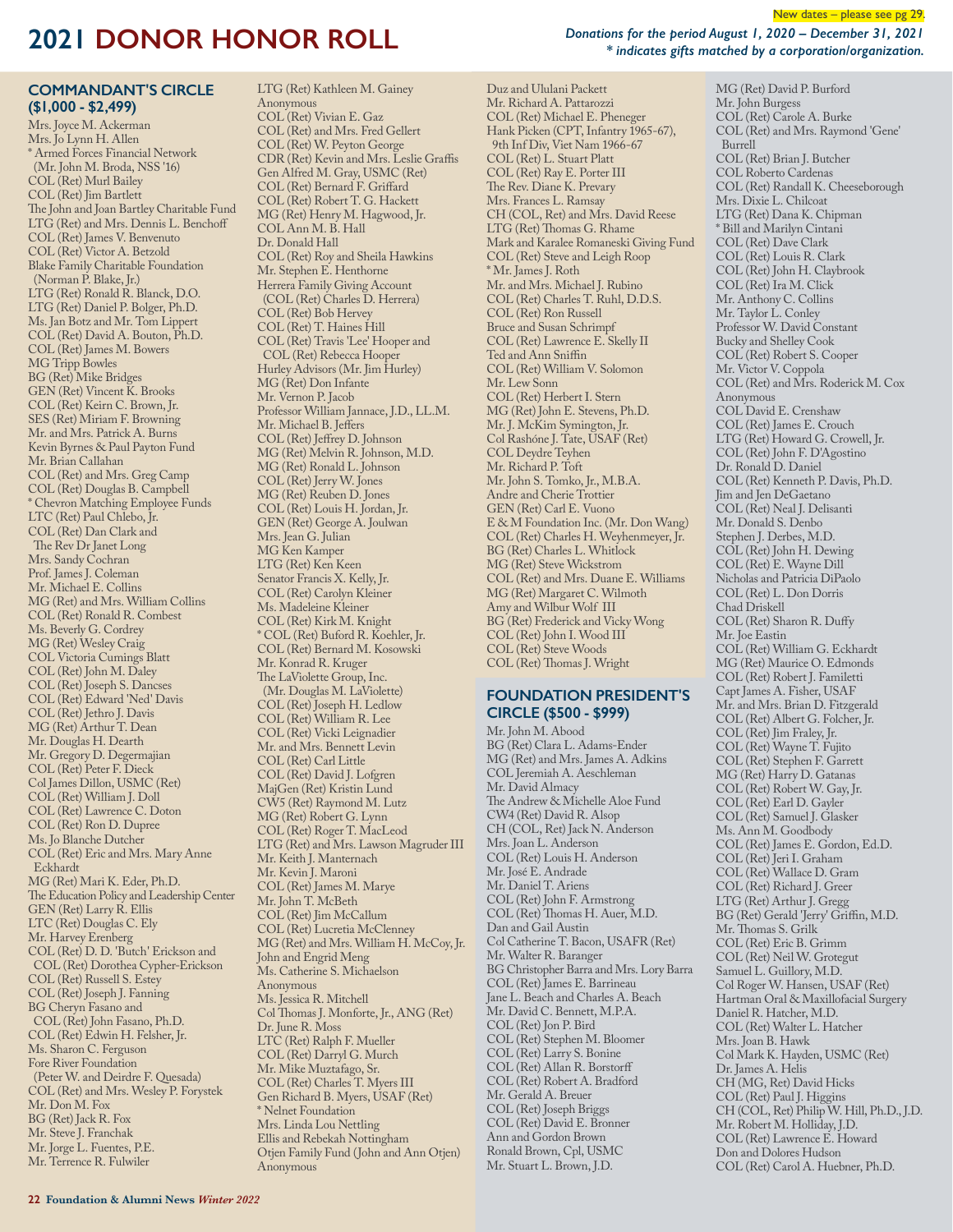*Foundation Presidents Circle (continued)*

COL (Ret) Paul D. Hughes The Honorable Paul R. Ignatius COL (Ret) John C. Jacobi Col Rudy Janiczek, USMC (Ret) COL (Ret) and Mrs. Charles Jay COL (Ret) Patricia H. Jernigan Dr. Frank L. Jones COL (Ret) Paul C. Jussel, Ph.D. Mr. Mark S. Kaufmann Peter S. Kay COL (Ret) H. James Keats, Jr. COL (Ret) Larry Keeton COL (Ret) Robert F. Kemp Thomas G. Kempken, M.D. COL (Ret) Kevin B. Kenny Mr. James E. Kent COL (Ret) Jack E. King COL (Ret) Robert A. Kirsch II CAPT James P. Kitzmiller, USN MG (Ret) William E. Klein \* Mr. Kevin J. Klok \* COL (Ret) Christopher Koc LtCol Thomas J. Kolber, USMC (Ret) Mrs. Alice I. Kolin Richard J. Kossmann, M.D. Mr. Robert J. Kueppers COL (Ret) Bob Kuth COL (Ret) Richard Lacquement, Jr., Ph.D. MG (Ret) J. Craig Larson Mrs. Anita M. LeBlanc Jerome and Horner Sheet Metal (Mr. Tom LeClair) Mr. John M. Lee COL (Ret) Ernest A. Levasseur BG (Ret) Joseph S. Levine, NYG LTC (Ret) Allen L. Lewis \* Ms. Kathryn A. Lu Mrs. Patricia Lux COL (Ret) David J. Lynch Col Jim 'Cuda' Lynch, USAF (Ret) Mrs. Mary K. Lynch COL (Ret) Richard H. Mackey, Sr. COL (Ret) Ted R. Maddry COL (Ret) M. Shawn Malone Col Curtis A. Mason, USMC (Ret) Mr. Craig W. Mastapeter Mr. Justin McAfee Mr. Charlie McCaghey Mr. Ryan McCannell COL (Ret) G. Scott McConnell \* Robert R. McCormick Foundation Lt Col Con McDonald, ANG (Ret) Mr. John F. McFassel COL (Ret) Stewart K. McGregor Mr. Bruce E. McLeod, Jr. MG (Ret) Henry W. Meetze COL (Ret) Mitford H. Merritt, Jr. COL (Ret) Mary L. Messerschmidt Col Charles E. Michaels, USMCR (Ret) LTG (Ret) Paul T. Mikolashek Mrs. Barbara Miller COL (Ret) George M. Miller, Jr. COL (Ret) Rose M. Miller LTC (Ret) and Mrs. Dan Monken Brian and Carrie Montgomery RADM Carlton D. Moore, USCG (Ret) COL (Ret) James D. Moore COL (Ret) James R. Morgan The Family of Doctor Sara L. Morgan COL (Ret) Albert C. Morris COL (Ret) Michael M. Morse Col Abraham Muñoz, USMC Brig Gen Robert M. Murdock, USAF (Ret) LTC (Ret) Robert J. Myers Mr. Mick Nardelli \* New York Life Col Audrey L. Newton Mr. Michael J. Nussbaum

COL (Ret) John R. Osweiler COL (Ret) John J. Pajak COL (Ret) Bruce E. Patterson COL (Ret) James G. Perlmutter COL (Ret) Dirk E. Plante Dr. Artie L. Polk COL (Ret) Michael G. Pooler COL (Ret) Robert A. Portante BG (Ret) Dick Potter BG (Ret) Darryl H. Powell, M.D. Mr. Joel Press Mr. Thomas L. Preston COL (Ret) Patricia E. Prevosto COL (Ret) Michael L. Price MG (Ret) Hawthorne 'Peet' Proctor COL (Ret) Joe Puett Mr. John Purcell MyWingman, LLC (Dr. Burl Randolph, Jr., COL, Ret) COL (Ret) Hollis T. Reed, M.D. COL (Ret) Jean D. Reed The R Trust (COL (Ret) Paula D. Renshaw) BG (Ret) Richard L. Reynard COL (Ret) Tom Roberts COL (Ret) Andrew M. Roman Mr. John J. Ryan CH (COL, Ret) Kenneth L. Sampson Terry Sanford Reunion 70 The Satsky Family BG (Ret) R. Gary Sausser Mr. James A. Schellinger Sally R. Schidlow, M.D. and Daniel V. Schidlow, M.D. Linda N. Schoen Giddings, Ed.D. LTC (Ret) Robert L. Schwarz CAPT and Mrs. James J. Schweitz, Jr., USN (Ret) Mrs. Catherine Schwenk Col Jason C. Seal, USMC (Ret) Sechan Electronics, Inc. (Mr. Marion Van Fosson) MG (Ret) and Mrs. Stephen R. Seiter COL (Ret) Bob Sharp Mr. Stephen G. Sharro COL (Ret) Donna L. Shaw MG (Ret) Robert S. Silverthorn, Jr. Ambassador Sichan A. Siv COL Heather L. Smigowski, Ph.D. COL (Ret) Kenneth E. Smith COL (Ret) Linda L. Smith, D.D.S. COL (Ret) Norbert F. Smith Mr. John N. Snader CH (COL, Ret) Peter R. Sniffin Mr. Randy Snow Col Jennifer Sovada, USAF (Ret) COL (Ret) Joseph P. Spielbauer COL (Ret) Kenneth L. Splittgerber COL (Ret) Carlton W. Stanley LTC (Ret) Charles P. Stone Dr. Robert A. Strong COL (Ret) Alan M. Stull LTG (Ret) Jack Stultz COL (Ret) John M. Taylor COL (Ret) Ron D. Thomas COL (Ret) Eugene L. Thompson COL (Ret) Ralph A. Thompson COL (Ret) Cary T. Threat \* Thrivent Financial Mr. Anthony A. Timm Col Frederic L. Tolleson, USMC (Ret) BG (Ret) George W. Treadwell MG (Ret) Edward L. Trobaugh Mr. Thomas Turney Mrs. Helen W. Tuttle LTG (Ret) Walter Ulmer Mr. Thomas Van Buren COL (Ret) and Mrs. William A. Van Horn CAPT Pete Van Stee, USN (Ret)

*Donations for the period August 1, 2020 – December 31, 2021 \* indicates gifts matched by a corporation/organization.*

COL Ty J. Vannieuwenhoven SES (Ret) Maureen O. Viall \* LTC (Ret) John F. Votaw, Sr. COL (Ret) Jeff Waite COL (Ret) Michael L. Warner COL (Ret) Tom Washer COL (Ret) William E. Watts COL (Ret) David J. Wehrly COL (Ret) Brett D. Weigle, Ed.D. COL (Ret) Charles A. White, Jr. COL (Ret) Richard D. Wilhelm, Ph.D. Ms. Beth A. Williams (SES) COL (Ret) Darrel A. Williamson Mr. William Wimmer Mrs. Jo Ann Wright COL Patrick A. Young COL (Ret) Samuel R. Young Vera Young Coghlan Mr. Edward D. Zyga

#### **PATRIOT CIRCLE (\$250 - \$499)**

MG (Ret) Nancy R. Adams MG (Ret) Steven W. Ainsworth COL (Ret) Ray Alexander Anonymous COL (Ret) Loma O. Allen, Jr. MG (Ret) William F. Allen Col Jeff Allison, USAF LTC (Ret) Joseph L. Allred COL (Ret) Rick Anderschat MG (Ret) Andrew H. Anderson Anonymous COL (Ret) Peter A. Anderson COL (Ret) and Mrs. Robert Anderson Anonymous COL (Ret) Michael A. Arizmendi COL (Ret) Roland 'Arty' Arteaga LTG (Ret) Robert Arter COL Joseph E. Artiaga COL (Ret) George W. Aux, Jr. Mrs. Donna K. Bacas Ann and Bob Baisden COL (Ret) Carter G. Baker Dr. David W. Baker Mr. Marshall M. Baker COL (Ret) Dianne K. Baldwin COL Richard Ball MG (Ret) Jamie S. Barkin, M.D. COL (Ret) William F. and Laura L. Barko COL (Ret) Marion L. Barnwell COL (Ret) Michael J. Barron COL (Ret) Glenn W. Bartsch COL (Ret) John W. Beaver LTG (Ret) Quinn H. Becker, M.D. COL (Ret) Ernest A. Becking COL (Ret) Steve Beckman BG (Ret) Raymond E. Bell, Jr., Ph.D. MG (Ret) Paul M. Benenati MG (Ret) Michael M. Berzowski BG (Ret) Lance Betros COL Omar Bholat Tami Davis Biddle, Ph.D. LtCol Ricardo J. Blanco, USMC (Ret) COL (Ret) William J. Blankmeyer, Jr. Crain H. Bliwas, M.D. COL Charles Blomquist MG (Ret) David R. Bockel, Sr. \* The Boeing Company COL (Ret) J. Manning Bolchoz COL (Ret) Don Boose BG Aida 'Terri' Borras Mr. Zeb Bradford III Mr. Charles P. Brady COL (Ret) Pamela J. Brady COL (Ret) R. Christion Brewer COL (Ret) Mary A. Brisky

David and Lorie Brown COL (Ret) Rob Brown Mrs. Sally G. Broyles MG (Ret) Melvin L. Burch LTG Willard M. Burleson III COL (Ret) John C. Burns COL (Ret) Andrew C. Burton COL (Ret) Conrad H. Busch, Jr. COL (Ret) Glenn A. Carlson MG (Ret) Tod J. Carmony LTC (Ret) J. F. Carter COL (Ret) Carl and Barb Cartwright COL (Ret) Wayne M. Cavender, Jr. COL (Ret) Chun-Wang Chiang Mr. Joseph A. Chlapaty Mr. Salvatore M. Cianci Henry B. Cohen, D.O. COL (Ret) Michael F. Colacicco COL Rolanda D. Colbert MG (Ret) Augustus L. Collins COL (Ret) and Mrs. Jerome J. Comello COL (Ret) James M. Compton Dr. and Mrs. Sean Connolly COL (Ret) Harold E. Cooney, Jr. COL (Ret) James M. Coyne COL (Ret) Francis W. Creighton COL (Ret) J. Mike Crittenden COL (Ret) Robert N. Crittenden CAPT Mike Crochet, USN (Ret) COL (Ret) Eugene F. Crooks COL Steven F. Cummings COL (Ret) Richard L. Curl COL Mary Gomez Curll, Ph.D. COL (Ret) Ivan R. Darling COL (Ret) Rebecca A. Davison LTC (Ret) Robert G. Dawson BG (Ret) John F. De Pue COL (Ret) Greg Dewitt Mrs. Nancy A. Dickerson COL (Ret) Cliff Dickman COL (Ret) Julian M. Dismukes III, D.M.D. MG (Ret) Lyle C. Doerr LTC (Ret) Tom Dombrowsky LTC (Ret) Robert L. Domenici COL (Ret) Jack Donovan MG (Ret) Benjamin E. Doty COL (Ret) Paul D. Dougherty BG (Ret) Frèdéric Drion COL (Ret) George L. Dukes III COL (Ret) Dwight L. DuQuesnay Col Daniel G. Eagan, ANG (Ret) \* MG Matthew P. Easley, Ph.D. COL (Ret) Mark C. Easton COL (Ret) Donald E. Ebert BG (Ret) Charles Ebner BG (Ret) Joseph L. Ecoppi COL (Ret) Tom Elias LTC (Ret) Charles R. Elliott BG (Ret) Kevin Ellsworth COL (Ret) Arch H. Ely, Jr. COL (Ret) Michael K. Evenson COL (Ret) Larry Faison MG Jill K. Faris COL (Ret) Uldric L. Fiore, Jr. Cheryl Fishbein and Philip Schatten BG Tom and Sheri Fisher Rev. Dr. Robert D. Flanagan COL (Ret) William J. Flanagan, Jr. Anonymous Mr. Robert S. Fleischer and Ms. Susan L. Raanan \* The Fluor Foundation Mr. William J. Forrester COL (Ret) Catherine H. T. Foster, Ph.D. COL (Ret) Barry J. Fowler COL (Ret) Frederick G. Fox III COL (Ret) Bryan C. Foy COL (Ret) Robert B. Franklin, Jr.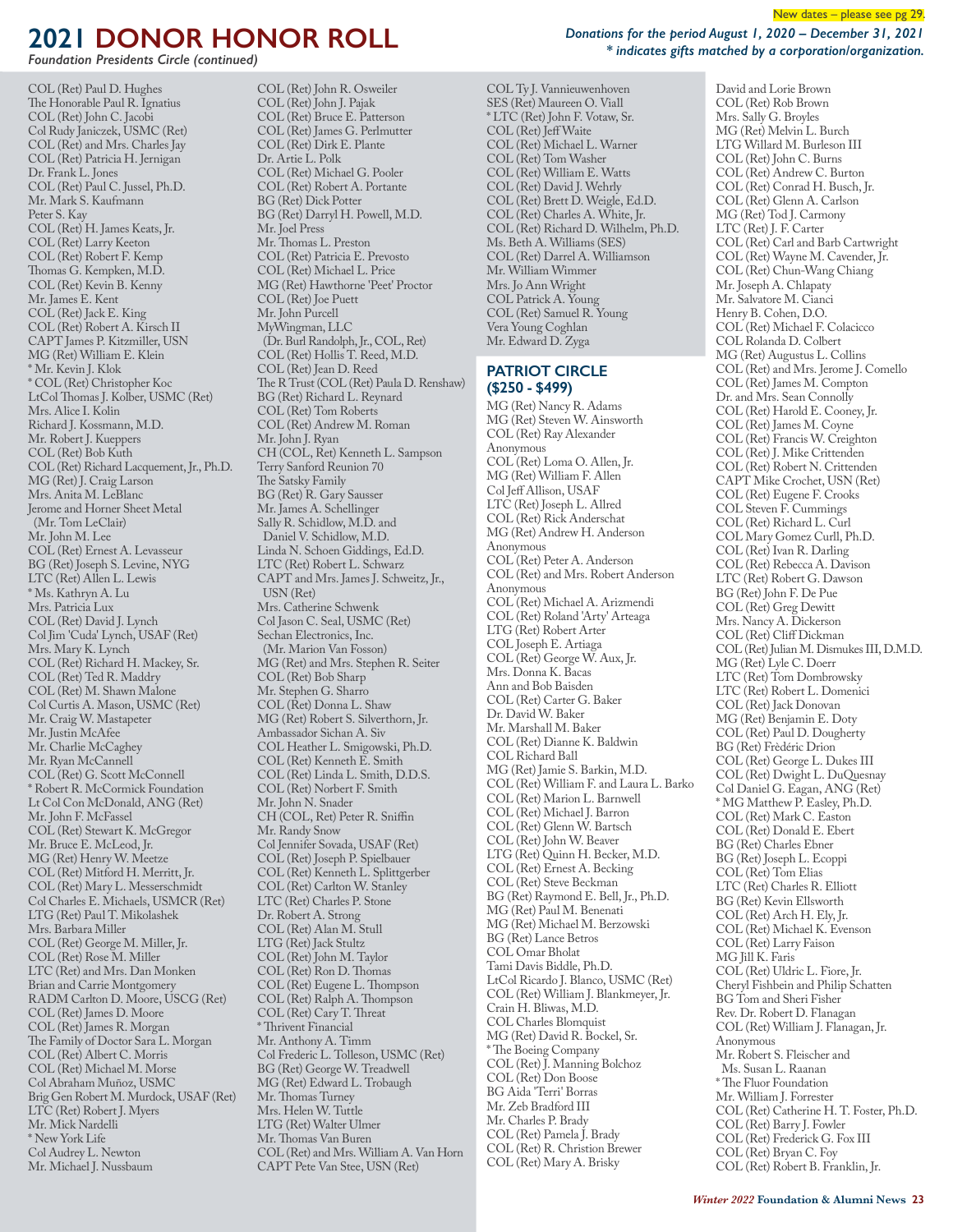*Patriot Circle (continued)*

MG (Ret) James E. Freeze Mari H. Frith BG (Ret) Santo J. Fruscione COL (Ret) Leonard J. Fullenkamp \* COL (Ret) John Gannon MG (Ret) Robert C. Gaskill, Sr. Mr. Robert W. Gelfman COL (Ret) Ray Gentilini COL (Ret) and Mrs. John G. Gergulis Mr. Kenneth R. Gerhart COL (Ret) Mark H. Gerner LTG Maria R. Gervais Col Kristofer W. Gifford, USAF (Ret) COL (Ret) Clyde W. Glosson MG (Ret) Donald J. Goldhorn COL (Ret) Mike Goodman Gilad S. Gordon, M.D. LTG (Ret) and Mrs. David E. Grange, Jr. COL (Ret) Norman D. Greczyn COL (Ret) James L. Greene The Honorable John G. Grimes MG (Ret) and Mrs. Louis H. Guernsey, Jr. CH (BG, Ret) Jerome A. Haberek \* COL (Ret) John P. Halvorsen COL (Ret) Leonard D. Hardy, Jr. Mrs. Ruth F. Harken COL (Ret) William R. Harnagel COL (Ret) Kevin F. Harrington Mrs. Edythe E. Harrison BG (Ret) and Mrs. Larry D. Haub COL (Ret) Raymond S. Hawthorne COL (Ret) Jim Hayes COL Falkner Heard III COL (Ret) Franklin J. Henderson Henry Molded Products, Inc. (Mr. Douglass C. Henry) Mr. Gary L. Hess, GM15 (Ret) COL (Ret) John J. Hickey, Jr. Mr. John P. Higgins COL (Ret) Joseph C. Hightower COL (Ret) Quincy C. Hobbs, Jr. COL (Ret) Howard J. Hoffman COL (Ret) Jeffrey J. Hoffman Robert and Leann Hoidahl LTC (Ret) Robert K. Holzhauer Col Terrell E. Horne, Sr., USAF (Ret) LTC (Ret) Edward Horton COL (Ret) George Hovis BG (Ret) John Howard and COL (Ret) Mary Brooke Myers BG (Ret) Henry L. Huntley LTG (Ret) and Mrs. David H. Huntoon, Jr. COL (Ret) David Jablonsky, Ph.D. COL (Ret) Daniel J. Jackson, Jr. COL (Ret) Martha G. James COL (Ret) Michael O. January COL (Ret) William S. Jenks III COL (Ret) Lory M. 'Mac' Johnson COL (Ret) Larry M. Jonas COL Byron J. Jones Judge Paul L. Jones MG (Ret) James R. Joseph COL (Ret) James G. Kalanges MG (Ret) Matt Kambic COL (Ret) Gregory C. Kane COL (Ret) James R. Kane COL Andrew R. Keirn COL (Ret) Patrick Kelly III COL (Ret) Leo R. Kennedy \* COL (Ret) William P. Keyes Anonymous COL (Ret) Helmut 'Dutch' Kiessling COL (Ret) Kerry L. Kimble COL (Ret) and Mrs. Carl Kincheloe Mrs. Nancy A. Kincheloe COL (Ret) Phillip Kitchings, Jr. The Honorable James E. Kuhn COL (Ret) Elena Kusky

BG Jake S. Kwon COL (Ret) Thomas Lanyi Mr. Gregory F. Lawless BG (Ret) Mitchell R. LeClaire BG (Ret) Jack E. Lee MajGen Paul M. Lee, Jr., USMC (Ret) Ed and Karen Leland LTC (Ret) Keith Lenhard COL Charles J. Lercara, NYG, VCA COL (Ret) Wendy L. Lichtenstein Anonymous Mrs. Carroll Lisle Mr. Carl LoBue, Jr. MG (Ret) Neal G. Loidolt Ms. Stephanie A. Lokmer Ms. Susan K. Lorenz CH (COL) Michael L. Lozano \* LPL Financial Foundation, Inc. COL (Ret) Tommy A. Lundberg BG (Ret) John Ma COL (Ret) Christine M. Mahon COL (Ret) F. Scott Main Dr. Kathryn R. Malone COL (Ret) Randall P. Maschek COL (Ret) Franklin D. Mastro Dr. (LTC, Ret) Cheryl D. McAuley COL (Ret) Laurence W. McCabe III Mr. Jack 'Nick' McCall COL (Ret) Lester F. McConville COL (Ret) Melita E. McCully COL (Ret) Billy J. McGowan, Sr. Mrs. Joan McGuinness COL (Ret) Danny R. McKnight COL (Ret) James R. McKnight COL (Ret) Robert W. McLaughlin COL (Ret) Richard K. McNealy COL (Ret) Thomas W. McShane CH (COL, Ret) Anthony J. Medairos Jeffrey D. Melvoin Mrs. Cheryl R. Meynig The Family of COL Victor E. Micol, Jr. COL (Ret) Clarence A. Miller, Jr. Glenn E. Miller, M.D. The Honorable Kathleen S. Miller COL (Ret) Glenn W. Mitchell, M.D. Anonymous COL (Ret) Michael B. Montgomery LTG (Ret) Thomas M. Montgomery COL (Ret) Nick Morana Col and Mrs. Mike Morris, USMC (Ret), Ph.D. BG (Ret) Harry J. Mott III Dr. John P. Mrozek Ms. Gillian M. Murray MG (Ret) Richard Mustion COL (Ret) James C. Myers, Jr. COL (Ret) Ross L. Nagy COL (Ret) James L. Nemec, D.M.D. Mr. John B. Nerger Mrs. Marcia L. Neuendorf LTG (Ret) Jack P. Nix, Jr. COL James 'Andy' Nuce Anonymous COL (Ret) Frank P. Oakley, Sr. COL (Ret) David F. O'Brien Mr. Herman J. Orgeron Patrick M. O'Shaughnessy, D.O. Mr. Thomas Ossell COL (Ret) Richard L. Ott Mr. George F. Paik LTG (Ret) Dave Palmer COL (Ret) Vincent Palmeri, Jr. COL (Ret) Louis A. Pappas LTG (Ret) Burton D. Patrick COL (Ret) Donald R. Pawlowski, P.E. MG (Ret) and Mrs. John W. Peabody Mr. James K. Perrin, Esq. Mike Perry

New dates – please see pg 29.

*Donations for the period August 1, 2020 – December 31, 2021 \* indicates gifts matched by a corporation/organization.*

Mr. Arthur G. Peterson, Jr. Phase 4 Learning Center, Inc. COL Mike Ponchak COL (Ret) Hector R. Ponton BG (Ret) George B. Price COL (Ret) James H. Proctor, Jr. CDR Joseph Pruce, USN COL (Ret) Lee J. Pryor, P.E. COL (Ret) Maurice 'Mo' Ralston COL (Ret) Victor G. Raphael, Jr., J.D. BG (Ret) Rick Read COL (Ret) Robert H. Reardon, Jr. BG Carl T. Reese, M.D. LTC (Ret) Richard K. Reinholtz Mr. Ronald E. Rhody Ms. Gloria J. Ricks Taylor L. Jeffrey Rissman, M.D. Mr. Donald L. Roby and Ms. Kelly J. Roby LTC (Ret) J. David Roellgen COL (Ret) Gordon A. Rognrud COL (Ret) Charlette Roman COL (Ret) Everette L. Roper, Jr. Mr. George C. Rough, Jr. COL Michelle L. Ryan COL (Ret) Thomas F. Sander COL (Ret) Manuel F. Santiago, Ph.D. MG (Ret) Anthony S. Sarbanes COL (Ret) J. Gunnar Schalin COL (Ret) Robert P. Schloesser, Ph.D. COL (Ret) Robert L. Schmidt Mr. William H. Schuler Col Alvin C. Schweizer II, USAF (Ret) \* LTC Christopher W. Schwendimann COL (Ret) Timothy C. Scobie COL (Ret) Harry and Cindy Scott COL (Ret) Thomas D. Scott Ms. Priscilla Sellers Mrs. Joan E. Shalikashvili COL (Ret) George L. Shevlin COL (Ret) James R. Siket LTC (Ret) James B. Simms COL (Ret) Carl A. Singer, Ph.D. Col Jawn M. Sischo, ANG (Ret) COL (Ret) Leonette Walker Slay COL (Ret) Philip Smiley COL (Ret) Charles F. Smith COL (Ret) Gladys V. Smith COL (Ret) Herbert H. Sparks, Jr. COL (Ret) David E. Spaulding Mr. Scott R. Spencer COL Andrew C. Steadman COL (Ret) Tyrone L. Steen Mrs. Carol McKeever Stevens COL (Ret) John P. Stewart, Ph.D. MG (Ret) and Mrs. William Stofft COL (Ret) Jeffrey Stolrow MG (Ret) Donald C. Storm LTC (Ret) Douglas S. Strack COL (Ret) Edward Stuart III COL (Ret) Theodore M. Stults II BG Justin Swanson COL (Ret) Arpad A. Szurgyi COL (Ret) W. Wayne Taney III COL (Ret) and Mrs. John 'Jay' Tanzer LTG (Ret) Herbert R. Temple, Jr. COL (Ret) Rick Terrell COL (Ret) Dennis D. Tewksbury COL (Ret) George D. Thomas COL (Ret) Thomas G. Torrance LTG (Ret) and Mrs. Richard G. Trefry COL (Ret) Robert S. Troth Mr. George J. Turak Col Robert W. Turner, USAF (Ret) CDR Richard T. Vallin, USN (Ret) COL (Ret) John W. Van De Loop Mr. Gregg C. VanOrden COL (Ret) Leopoldo R. Vasquez, Jr. MG (Ret) William 'Razz' Waff

LTC Demetria S. Walker GEN (Ret) William Ward CH (COL, Ret) Robert C. Warden Ms. Anne Daley Wattman LTC (P) Robert E. Webb, Jr. COL (Ret) Kevin J. Weddle, Ph.D., P.E. Mr. Philip C. Wehle, Jr. COL (Ret) Johnny L. West COL (Ret) Robert S. Wetterstroem Dr. Kent Wheiler COL (Ret) Jack A. White COL (Ret) James W. Whitehead, Jr. COL (Ret) Daniel L. Whiteside COL (Ret) Thomas J. and Vera Williams COL (Ret) James E. Willoughby, Jr. COL (Ret) Kevin J. Wilson Mr. Bradley A. Winters BG (Ret) Robert J. Winzinger COL (Ret) William F. Winzurk COL (Ret) William L. Witham, Jr. COL (Ret) Albert E. Wolfgang Col Kenneth W. Womack, USAF (Ret) LTC (Ret) Tezeon Y. Wong COL W. Ray Wood Col and Mrs. Walter Wood, USMC (Ret) COL (Ret) George J. Woods III, Ph.D. MG (Ret) Dan Wright COL (Ret) Gerald L. Wright Mr. Roland D. Wussow COL (Ret) James H. Youngquist MG (Ret) David T. Zabecki, Ph.D. Mr. Dean A. Zajicek COL (Ret) Michael H. Zang Ms. Yvonne L. Zecca COL (Ret) Francesca Ziemba Michael and Rebecca Ziga Mr. LeRoy S. Zimmerman, J.D. Mr. John M. Zurisko

#### **STRATEGIC LEADER CIRCLE (\$100 - \$249)**

BG John W. Aarsen Ms. Ellen 'Nell' Abom COL (Ret) A. D. Ackels BG (Ret) Ben Adams Anonymous COL (Ret) Nathan W. Adamson, Jr. BG (Ret) Clarence M. Agena COL (Ret) Kenneth Q. Y. Ai-Chang MG (Ret) Jerald N. Albrecht Andy Allen Team COL (Ret) Charles B. Allen COL (Ret) Charles D. Allen Dr. (COL, Ret) Danny Allen LTC (Ret) Gary W. Allen, Ph.D. BG (Ret) Richard F. Allen American Legion Post 1001 - North Harrisburg \* Amica Companies Foundation COL (Ret) Marian Amrein COL (Ret) Amanda L. Anderson Col David A. Anderson, USMC (Ret) COL (Ret) Nicholas J. Anderson, Ph.D. Anonymous CAPT Albert Angel, USN Ms. Mary L. Anson COL Alvin Aponte CH (COL) Christopher G. Archer Jamie Alise Archer COL Diane M. Armbruster COL (Ret) Raymond F. Arment COL (Ret) Archibald V. Arnold III COL (Ret) Peter A. Arntson SES (Ret) Jay D. Aronowitz COL (Ret) Lawrence G. J. Arrol \* AstraZeneca Ms. Laura Avery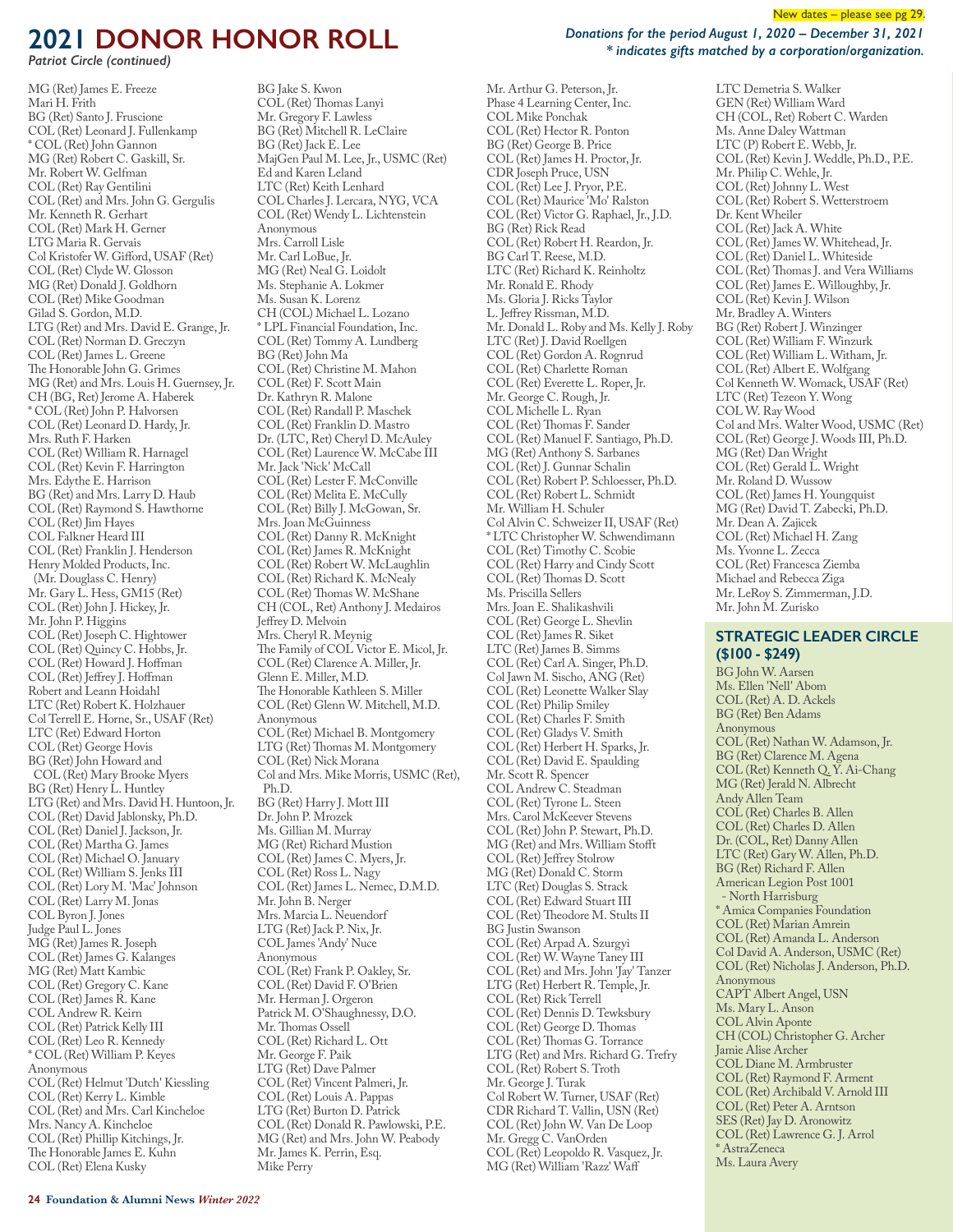*Strategic Leader Circle (continued)*

COL (Ret) F. Raymond Babb COL (Ret) Barry S. Baer COL (Ret) Rusian B. Bailey COL (Ret) Ed Baisden COL (Ret) Michael C. Baker COL (Ret) Stephen A. Bakerjian COL (Ret) Robert V. Baldwin BG (Ret) Edward H. Ballard Mr. William J. Ballot COL (Ret) Werner W. Banisch \* Bank of America Charitable Foundation, Inc BG (Ret) Dale R. Barber COL (Ret) George F. Barber Doug and Dee Dee Barclay COL (Ret) Michael Barcomb BG (Ret) Rodney J. Barham BG (Ret) Naman X. Barnes COL (Ret) Dan Barr, Ph.D, P.E. Mr. Gene Barr BG (Ret) Michael B. Barrett Bernard Barrish, D.M.D. COL (Ret) Tom Barth COL Gary J. Barwikowski MG (Ret) John P. Basilica, Jr. LTC (Ret) Albert J. Bast, P.E. COL (Ret) John L. Bates MG (Ret) George V. Bauer COL (Ret) Ronald J. Beagan BG (Ret) Robert H. Beahm \* COL (Ret) Kirk Beales COL (Ret) Christopher H. Beckert BG (Ret) E. Tracy Beckette LTC (Ret) Keith G. Beebe COL (Ret) Anthony 'Tony' Bell COL (Ret) David G. Bell Anonymous COL Shari R. Bennett BG (Ret) B. M. Berger Col Mitch L. Berger, USAF (Ret) Mr. William P. Bergsten MG (Ret) Peter T. Berry COL (Ret) Paul A. Bigelman Mr. George A. Billow COL (Ret) Charles W. Binney COL (Ret) Courtland Bivens COL (Ret) N. Glenn Blackburn, Sr. COL (Ret) David H. Bludworth COL (Ret) Paul E. Bluteau Anonymous Mr. Lane A. Bodian Lt Col David G. Bolgiano, USAF (Ret) COL (Ret) Fred C. Bolton LTC Ryan Bolz COL (Ret) James J. Bondi COL (Ret) Judith A. Bowers LTC (Ret) Donald C. Bowman, C.P.A. MG (Ret) Michael A. Boyd COL (Ret) Thomas G. Boyd Mr. Robert A. Boynton, F.A.I.A. COL (Ret) Mathew J. Brady COL (Ret) Gerald N. Braley II GEN (Ret) David Bramlett COL (Ret) Larry J. Brandt LtCol Patricia L. Brasier, USMC (Ret) Mr. Louis B. Bresee, Jr. Bruce C. Bressler, M.D. Anonymous BG (Ret) Carole A. Briscoe COL (Ret) Morton S. Brisker COL (Ret) Carl R. Broadhurst BG (Ret) Ernest D. Brockman, Jr. COL (Ret) John M. Broomhead Mrs. Louise Broujos Col Cynthia A. Brown, USAF (Ret) COL (Ret) George P. Brown COL (Ret) Richard L. Brown COL (Ret) Terry W. Brown COL (Ret) Thomas L. Brown

COL (Ret) and Mrs. Robert F. Broyles MG (Ret) Clay Buckingham Mr. Steven M. Buelt COL (Ret) Carolyn R. Bulliner COL (Ret) Charles A. Bullock BG (Ret) Roger Bultman COL (Ret) David D. Bunton COL (Ret) Douglas R. Burgess Anonymous Mark and Dana Burrough Col Stanley L. Busboom, USAF (Ret) COL (Ret) Christopher M. G. Buttery, M.D. COL (Ret) Leo P. Buzzerio COL (Ret) J. Patrick 'Pat' Byrne BG (Ret) Raymond C. Byrne, Jr. COL (Ret) Lou Cabrera COL (Ret) Steven D. Cage Donna M. Call COL (Ret) Robert D. Callander LTC (Ret) Tom O. Cameron COL (Ret) J. A. Barton Campbell COL (Ret) Patrick and Ellen Campion COL (Ret) M. Patricia Capin Mr. Joseph M. Capita Darryl and Kathy Carattini COL (Ret) John M. Carden COL (Ret) Eduardo Cardenas BG (Ret) Richard G. Cardillo COL (Ret) Lonnie Carlson, Ph.D. Ms. Cynthia Carnahan Dr. (COL, Ret) Robert G. Carne MG (Ret) Ray Carpenter COL (Ret) Kathleen W. Carr, D.V.M. COL (Ret) Marcus E. Carr, Jr., M.D. COL Jorge D. Carrillo, Pharm.D. LTC (Ret) Maxwell G. Carroll, Jr. Mr. Keith R. Carson COL (Ret) Leslie D. Carter, Jr. BG (Ret) Anthony F. Caruana Anonymous Mr. Charles 'Mike' Cassidy COL (Ret) Bruce W. Castka LTC Angelo N. Catalano COL (Ret) John P. Catalanotte \* Caterpillar Foundation COL (Ret) H. Allen Chadwick LTC (Ret) Howard 'Larry' Chambers Mr. Richard F. Chambers Mrs. Bridget M. Chaney Diana Chapin, Ph.D. COL (Ret) Scott Chapman COL (Ret) Steven T. Chapman LTC (Ret) Robert P. Chappell, Jr. COL (Ret) Samuel L. Chappell COL (Ret) Jon E. Chicky, Jr. COL (Ret) R. Bruce Chisholm COL (Ret) Randolph P. Christianson, M.D. COL (Ret) Douglas R. Church \* Cigna Foundation COL (Ret) Ted A. Cimral COL (Ret) Armon A. Cioppa COL (Ret) Frederick L. Clapp, Jr. COL (Ret) Dorothy H. Clark COL (Ret) Robert H. Clark COL (Ret) Robert G. Clarke COL (Ret) David B. Clem Robert M. Cochran, M.D. MG (Ret) William C. Cockerham COL (Ret) Jonathan M. Cohen Mr. Jerry Cohn Brig Gen Richard A. Coleman, USAF (Ret) MG (Ret) Dan M. Colglazier MG (Ret) James M. Collins BG (Ret) Jon D. Collins COL (Ret) Héctor L. Colon Rev. Douglas G. Comstock LTC (Ret) Donald B. Connelly COL (Ret) Paul R. Conte

*Donations for the period August 1, 2020 – December 31, 2021 \* indicates gifts matched by a corporation/organization.*

COL (Ret) William L. Conway COL (Ret) Charles B. Cook LTC (Ret) Daniel B. Cooley COL (Ret) Tris T. Cooper COL (Ret) John A. Cope, Jr. COL (Ret) Harry L. Corley Mr. Andrew G. Corwin COL (Ret) Lisa Costanza COL John A. Cox COL (Ret) Joe Cox COL (Ret) Marshall F. Crawford COL (Ret) William R. Crist Dr. J. P. Cronin COL Rory A. Crooks COL (Ret) Joe Croom COL (Ret) Chris Cross MG (Ret) Robert E. Crosser MG (Ret) Thomas R. Csrnko MG (Ret) Tony Cucolo COL (Ret) Christopher J. Cummings COL (Ret) David M. Cummings COL (Ret) Roy A. Cunniff COL (Ret) Alden M. Cunningham COL (Ret) and Mrs. Gary Cunningham Col Glenn K. Cunningham, USMC (Ret) Col Paul A. Curlett, USAF (Ret) COL (Ret) Larry W. Curtis LTG (Ret) John J. Cusick COL (Ret) Ronald T. Cyr MG (Ret) Russell J. Czerw COL Kirk P. Dailey COL (Ret) Ed Daily Mr. Courtland 'Corky' Dalton COL (Ret) Elizabeth M. Damonte Col Ronald M. D'Amura, USMC (Ret) LTC Christopher J. Daniels COL (Ret) William H. Danzeisen, Jr. Mr. Douglas A. Darling Dr. Charles N. Davidson CH (COL, Ret) Donald L. Davidson, Ph.D. COL (Ret) Addison 'Tad' Davis IV COL (Ret) Robert J. Davis LTC (Ret) Michael G. Davison COL (Ret) Gary W. Dawson COL (Ret) Arnold Daxe, Jr. COL (Ret) Willie Day, Jr. CH (COL, Ret) Thomas R. Decker Ms. Joan M. Deem BG (Ret) Annette M. Deener COL (Ret) Vincent P. DeFatta COL (Ret) Kevin J. Degnan COL (Ret) William B. DeGraf COL (Ret) Duane A. Dehne COL (Ret) Robert W. DeJong Mrs. Grace D. Delaune COL (Ret) John L. Della Jacono Mrs. Debra S. DelMar Mr. Frederick W. Dennerline III COL (Ret) Wade F. Dennis COL (Ret) Perry F. Denniston COL (Ret) Morgan Denny COL (Ret) LeRoy L. DeNooyer COL (Ret) David D. DeVoy II COL (Ret) Craig M. Dexter Anonymous Mr. Anthony Diaz COL (Ret) Richard P. Diehl Ms. Joann P. DiGennaro COL (Ret) Mark W. Dille COL (Ret) Kimberly A. Dillon COL (Ret) Richard and Linda Dillon Distance Class of 2020, Seminar 15 COL (Ret) Henry S. Dixon, J.D. COL (Ret) and Mrs. R. C. Doerer and Family COL (Ret) Michael C. Doherty LTC (Ret) James B. Dolan, Jr. Mr. Vincent Dooley Mr. David J. Dopp, Jr.

COL (Ret) Russell H. Dowden, Jr. Mr. Paul Dowling MG (Ret) Hunt Downer LTC (Ret) William N. Doyle MG (Ret) James L. Dozier COL (Ret) Henry E. Dreher COL (Ret) Clarence B. Drennon BG (Ret) Dwaine E. Drummond COL (Ret) Raymond R. Drummond COL (Ret) Dennis Duffy MG (Ret) William Duffy Mr. Peter B. Dulniawka Mr. Hernani Dumlao COL (Ret) Richard 'Ed' Duncan BG Diane L. Dunn COL (Ret) Robert T. Dunton COL (Ret) Harry V. Dutchyshyn COL (Ret) James 'Sluggo' Ebertowski COL (Ret) Jeff Eckstein MG (Ret) Jeanette K. Edmunds COL (Ret) Keith Edwards MG Scott L. Efflandt COL James M. Egan COL (Ret) Jeffrey R. Elliott COL (Ret) Roy P. Elliott, Jr. Mrs. Carroll Ann Ellis Mr. Larry W. Ellis Dick Ellsworth, Sgt, WWII, 86th Division Mr. Dirk G. Elsperman Embassy of the Republic of Latvia to the United States of America The Honorable Jay S. Emler Robert and Phyllis Engstrom BG (Ret) Robert W. Enzenauer MG (Ret) Wayne M. Erck MG (Ret) Thomas W. Eres Mark and Joy Eshelman COL (Ret) Francisco J. Estrada Carol V. Evans, Ph.D. COL (Ret) Pete Evans LtCol James L. Evenson, USMCR (Ret) COL (Ret) Michael W. Everett MG Fran Evon and Laura Evon COL (Ret) and Mrs. Peter J. Fagan LTC (Ret) John W. Falkenbury CDR James S. Fallon, USN (Ret) MG (Ret) Vincent E. Falter MG (Ret) Kenneth L. Farmer, Jr. Patricia L. Farrell-Cole, Ph.D. BGF Enterprises LLC (MG (Ret) Barbara G. Fast) COL (Ret) J. 'Tom' Faust COL (Ret) Anthony T. Febbo Anonymous COL (Ret) Joe Feliciano COL John W. Felleisen CAPT Mike Felmly, USN (Ret) COL (Ret) John M. E. Feret COL (Ret) Daniel M. Ferezan Maj Gen Louis C. Ferraro, Jr., USAFR (Ret) COL (Ret) Clifford L. Fields BG (Ret) Jerry W. Fields Anonymous COL (Ret) Edward J. Filiberti COL (Ret) Glenn G. Finkbiner COL Gail A. Fisher COL (Ret) Andrew G. Fishman COL (Ret) David G. Fitz-Enz COL (Ret) William J. Flavin BG (Ret) Michael Fleming COL (Ret) Roger S. Fleming Mr. T. Scott Fleming, Jr. MG Rodney D. Fogg Mr. James F. Folk Mr. Chuck Follett COL Jorge M. Fonseca COL (Ret) Dennis J. Fontana Mr. James E. Ford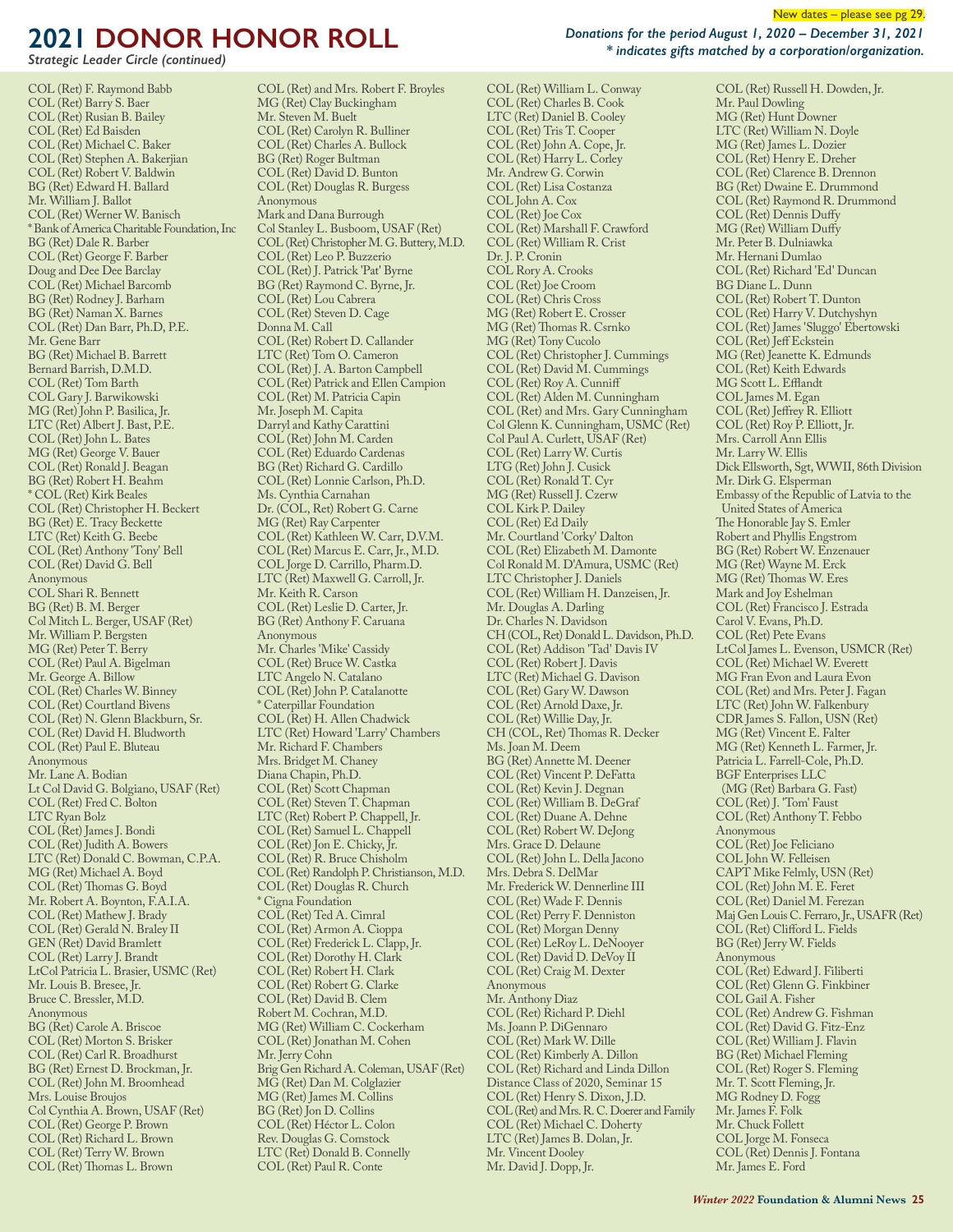*Strategic Leader Circle (continued)*

COL (Ret) David R. Forville COL (Ret) Ernest H. Fountain, Jr. MG (Ret) W. Emery Fountain COL (Ret) John L. Franck COL (Ret) Don Franklin and the late Wendy Williams Franklin COL Frank Frazier Jeffrey S. Freed, M.D. MG (Ret) Robert P. French COL (Ret) John D. Frketic Mr. James R. Fuser COL Eric L. Gagnon COL (Ret) Christopher G. Gallavan COL (Ret) James H. Gant, Jr. COL (Ret) Fred E. Gantzler, Jr. COL (Ret) Gregory Gardner, Ph.D. COL (Ret) Kelly E. Garrett, Ed.D. COL (Ret) Jeff Gault COL (Ret) David W. Gavigan Col Roy C. Gay, USAFR (Ret) COL (Ret) Jamie Gayton \* GE Foundation MG (Ret) Brian I. Geehan Anonymous COL (Ret) Donnell H. Geib COL (Ret) James T. George COL (Ret) Robert J. Gerard, Ph.D. COL Robert C. Gerhard, Jr. Jon D. Gibson, M.D. Anonymous Mrs. Martha C. Gilchrist COL Molly Gillock COL (Ret) Karl Ginter CAPT Louis E. Giordano, USN (Ret) COL (Ret) Peter J. Gitto Dr. Rosario L. Giulian COL (Ret) Gerald E. Glass Mr. Sanford B. Glatzer COL (Ret) Lee A. Goff COL (Ret) Pamela S. Gonce Mr. Robert S. Goodman COL (Ret) Thomas R. Gordon, Ph.D. MG (Ret) Charles E. Gorton Mr. Richard M. Gottlieb Gen Claudio Graziano COL (Ret) Kevin J. Greaney, Ph.D. Dick and Karen Green COL (Ret) Richard L. Greene, Jr. COL (Ret) Kevin Greenwood Mr. Joseph P. Gregoire Mr. Corey A. Griffin MG (Ret) Robert H. Griffin George and Brigid Grode Fund of the Foundation for Enhancing Communities Col Brent A. Grometer, USAF (Ret) MG (Ret) Max Guggenheimer, Jr. LTC (Ret) Ronald M. Guiberson Raymond A. Guidetti (LTC, NJ State Police, Ret) COL (Ret) Carl S. Gustafson COL (Ret) David J. Gustincic COL (Ret) James S. Guyton, Jr. Mrs. Emmanuella Habsburg COL (Ret) Jay D. Haden BG (Ret) Janice M. Haigler COL (Ret) Dean E. Hale COL (Ret) Larry P. Hall MG (Ret) Raphael J. Hallada Mr. Brian C. Hamilton MG (Ret) Jeff Hammond BG (Ret) Richard W. Hammond Susan M. Hanrahan, Ph.D. COL (Ret) C. K. Hanson Col J. C. Hardee, USMC (Ret) CAPT Tim Hardy, USN (Ret) COL (Ret) Paul E. Harman Anonymous COL (Ret) Andrew M. Harris

Mr. Joseph L. Harris III William T. Harris III and Susan B. Kollet Harris Charitable Trust COL (Ret) Donnan R. Harrison III COL (Ret) Fred Hart Mr. Bruce S. Harvey, J.D. COL (Ret) and Mrs. Wayne W. Hausser COL (Ret) Thomas J. Hawes CH (COL) Henry A. Haynes SES (Ret) Jim Hearn BG (Ret) William G. Heffron, Jr. COL (Ret) Don Helin Ms. Anita L. Helpert COL (Ret) Paul C. Hemmer MG (Ret) John A. Hemphill MG (Ret) Charles R. Henry BG (Ret) Fred Henry MG (Ret) John P. Herrling COL (Ret) Sean M. Herron COL (Ret) Robert G. Hertel COL (Ret) Lee C. Herwig, Jr. COL Jyuji D. Hewitt Ms. Susan R. Hicks MG (Ret) George A. Higgins COL (Ret) Roy L. Higgins COL (Ret) Alberto 'Al' Higuera COL (Ret) Arnold J. Hill, M.D. Mr. Roy Hill COL (Ret) Robert L. Hill CAPT Frank T. Hinchy, USN (Ret) LTC Angela S. Hinds BG (Ret) Edward Y. Hirata LTG (Ret) Fred Hissong, Jr. Mr. John Hobart COL (Ret) Alan D. Hobson COL (Ret) Henry E. Hodge COL (Ret) Terry D. Hodges COL (Ret) Peter D. Hoffman Mr. Todd Hoffman COL William M. Hoffman Mr. David H. Hogan R & D Capitalists - Hogan Properties (Eric E. Hogan) COL (Ret) Mary Jo Hogan COL (Ret) Philip R. Hoge COL (Ret) James F. Holcomb COL (Ret) Hershel Holiday COL (Ret) John E. Holland, Jr. COL (Ret) John K. Holsonback Pam and Joe Horn COL (Ret) Clyde B. Hoskins COL (Ret) John R. Howell COL (Ret) Juan H. Howie COL (Ret) Jerry A. Hubbard, Sr. BG (Ret) Francis A Hughes COL (Ret) P. V. Huisking Professor Roberta Mudge Humble MG (Ret) Milton Hunter Richard W. Hutchinson, Ph.D. COL (Ret) Paul W. Ihrke COL (Ret) Alfred J. Iller Anonymous \* Insurance Services O#ce, Inc. COL (Ret) Ross Irvin COL (Ret) Ron Isom Robert and Marianne Ivany Mr. George B. Jackson LTC (Ret) James B. Jackson COL (Ret) Jonathan R. Jackson MG (Ret) Jeffrey A. Jacobs, J.D. LTC (Ret) Richard C. Jacobs, Jr. COL (Ret) James R. Jagielski COL (Ret) Robert B. James COL (Ret) Daniel J. Jensen, D.Ed. Mrs. Wanda L. Jepsen COL (Ret) Henry L. S. Jezek, C.P.A. COL Darfus L. Johnson COL (Ret) Hal M. Johnson

COL (Ret) Janice M. Johnson

COL (Ret) Mark H. Johnson Anonymous CAPT Norman L. Johnson, USN (Ret) COL (Ret) Peter B. Johnson COL (Ret) Roy S. Johnson III BG Russell Johnson BG (Ret) William J. Johnson, Jr. COL Bret D. Jones COL (Ret) George T. Jones II Mr. Mike Jones Mr. Ronald H. Jones BG (Ret) Thomas C. Jones COL (Ret) William H. Jordan COL (Ret) Michael R. Jorgensen COL (Ret) Charles H. Jorgenson COL (Ret) James H. Joy, Ph.D. COL (Ret) Antoine J. M. Jumelle, M.D. COL (Ret) Richard G. Jung, Sr. COL (Ret) Stephen J. Jurinko COL (Ret) Walter A. Juzukonis COL (Ret) David M. Kaczmarski Col Norman 'Barry' Kamhoot, USAF (Ret) Dennis and Diane Kamimura MG (Ret) Phillip Kaplan Col Amanda G. Kato, USAF (Ret) COL (Ret) Arthur 'Skip' Keating BG (Ret) Richard F. Keene COL (Ret) Allan W. Keener Mr. David N. Keller COL (Ret) Uli Keller Col David A. Kelley, Jr., USMC (Ret) BG (Ret) Joe Kelly CH (MG, Ret) and Mrs. Orris Kelly LTC Roy D. Kempf Mrs. Norma K. S. Kenigsberg CH (COL, Ret) David W. Kent COL (Ret) Jonathan H. Kent Col William D. Kent, USMC (Ret) COL (Ret) Jarrett L. Kenyon Mr. Thomas T. Kern COL (Ret) Donald L. Kerr BG (Ret) R. Dennis Kerr COL (Ret) Timothy P. Kiely COL (Ret) Frederick R. Kienle COL (Ret) Darryl W. Kilgore COL (Ret) Dennis C. H. Kim COL (Ret) Allen Kimball BG (Ret) John T. King, Jr. COL (Ret) Michael W. King RADM James A. Kinghorn, USCG (Ret) LTG (Ret) Joseph W. Kinzer COL (Ret) Jerry R. Kirk Mr. Michael A. Kirkpatrick COL (Ret) William T. Kirkpatrick COL (Ret) Joseph P. Kirlin III COL (Ret) Edward G. Klaus COL (Ret) George R. Kleb BG (Ret) Keith A. Klemmer MG (Ret) John W. Knapp Lt Col George H. Kneen III, USAF (Ret) Ralph J. Kneeream, D.M. MG (Ret) Wayne C. Knudson MG (Ret) Herbert J. Koger, Jr. Jonathan and Deborah Wahl Philanthropic Fund (Richard and Lynne Kohn) COL (Ret) John M. Koivisto, Jr. COL (Ret) William G. Kosco Daniel Krebs, Ph.D. Col Larry D. Krull, USAF (Ret) COL (Ret) Gordon D. Kuntz LtCol Mark C. Kustra, USMC (Ret) COL (Ret) Mark W. Lachniet COL Chris Lackovic COL (Ret) Christopher L. Ladra Mr. Gregory Laetsch BG Haldane B. Lamberton MG (Ret) Robert A. Lame

New dates – please see pg 29.

*Donations for the period August 1, 2020 – December 31, 2021 \* indicates gifts matched by a corporation/organization.*

> COL (Ret) William Landon John and Mara Lang BG (Ret) Eugene R. Lanzillo Mrs. Mary Ellen K. Lanzillo Mr. Shelby P. LaSalle, Jr. COL Kip O. Lassner COL (Ret) Christopher D. Latchford LTC (Ret) Darryl J. Lavender Mr. James A. Lawrence COL (Ret) Randal C. Layton, D.V.M. COL John P. Leary Gerard J. Leavis (GM15, Ret) COL (Ret) David E. Leckrone MG (Ret) Karen E. LeDoux MG (Ret) Robert G. F. Lee COL (Ret) James J. Leech CAPT Bryan H. Leese, USN COL (Ret) William Lefevre Rev (COL, Ret) Wayne J. Lehrer COL (Ret) Bert L. Lennon COL Jeffrey H. LeRoy COL (Ret) John C. Levanger Robert and Barbara Levine Foundation COL (Ret) Donald H. Lewis, Sr. Mr. Charles R. Lieb CH (COL, Ret) Bernard H. Lieving, Jr. LTC (Ret) David Lindauer Anonymous Mr. Bruce J. Lindl Mr. Jerold N. Lindsey COL (Ret) Richard L. Lininger, Jr. COL (Ret) H. T. Linke COL (Ret) Paul D. Linkenhoker COL (Ret) Jim Linnen MG (Ret) Paul R. Lister Mr. T. Scott Little COL (Ret) Richard Littleton COL (Ret) Leonard E. Livingston COL (Ret) Darryl W. Lloyd COL (Ret) Luther R. Lloyd, Sr. COL (Ret) Larry Lock CH (COL) David M. Lockhart COL (Ret) Jon W. Loftheim COL (Ret) Kathleen A. Lofts LTC (Ret) Samuel Lombardo MG (Ret) Curtis A. Loop COL (Ret) Gerald D. Lord, Ph.D. COL (Ret) Bill Lord \* Col Paul S. Loschiavo, USMC (Ret) LTC (Ret) Brian Lovatt COL (Ret) Miller L. Love, Jr., P.E. COL (Ret) Fred K. Loveless, Jr. COL (Ret) Vernon L. Lowrey COL (Ret) Anthony T. Lupo COL (Ret) Rodney S. Lusey Ms. Susan E. Lynch COL (Ret) Calvin G. Lyons LtCol Charles P. Mackin, Jr., USMC (Ret) COL (Ret) Franklin M. Madden CDR John Mader, USN (Ret) COL (Ret) Carlos Madrid COL Michael Magliocco Professor Thomas Magnell MG (Ret) Warren A. E. Magruder Mrs. Norma D. Mahaffy COL (Ret) Dempsey L. Malaney COL (Ret) Samuel Malave-Garcia COL (Ret) Ron Malcolm COL Joseph J. Malizia, Jr. BG (Ret) Dick Mallion Mr. John F. Malone, Jr. COL (Ret) Howard E. Mance III 1st Lt Gerald D. Mann COL (Ret) Steve March COL (Ret) James C. Markley COL (Ret) Scott W. Marlin LTC James T. Marques COL (Ret) Francisco A. Marquez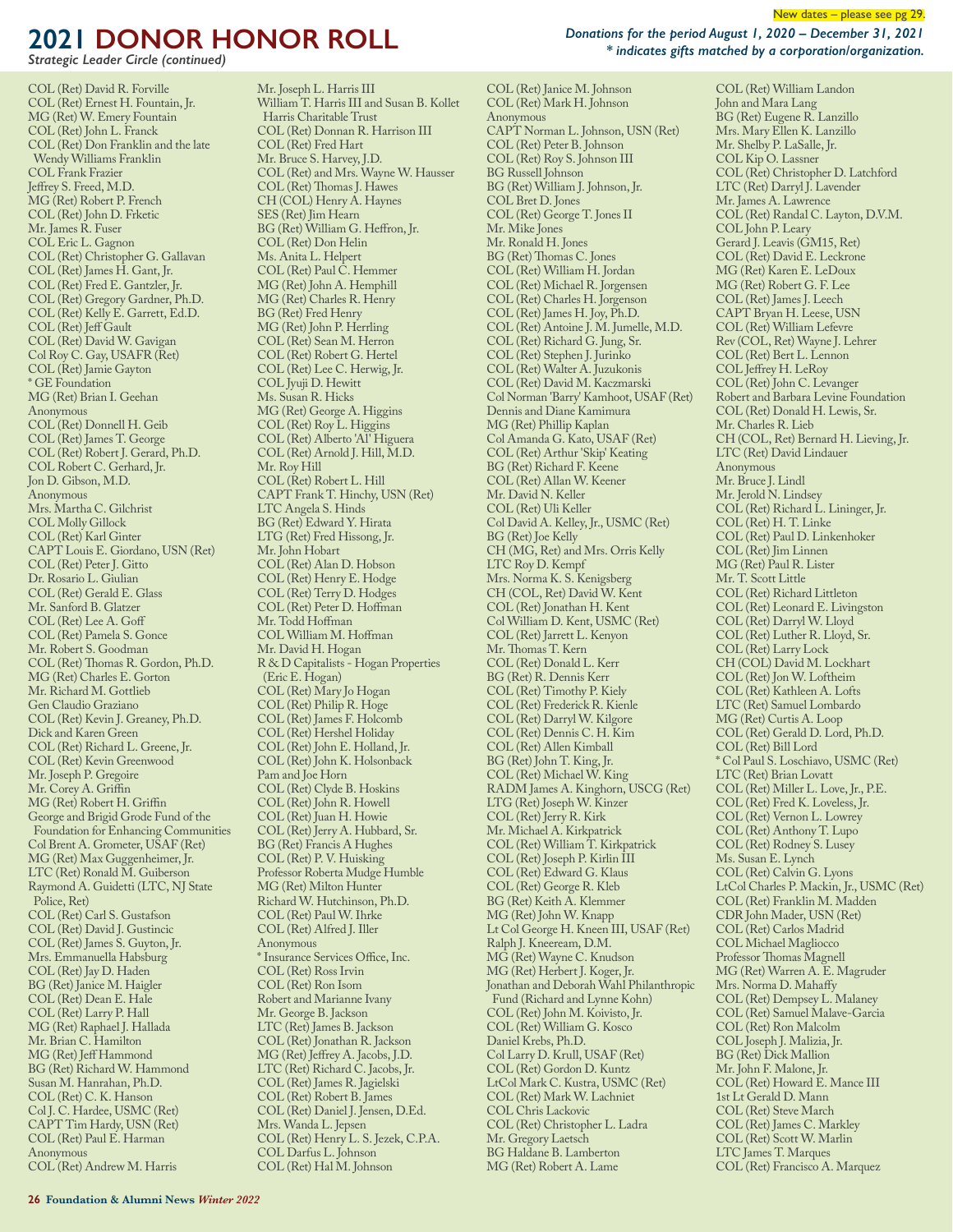*Strategic Leader Circle (continued)*

COL Shane Martin CH (COL) Joanne S. Martindale MG (Ret) Lester Martinez-Lopez, M.D. COL Jeffrey M. Mascoll Masland & Barrick Advisory, Inc. BG (Ret) Gregory D. Mason COL (Ret) Timothy J. Mason COL (Ret) Robert A. Mast, Jr. Mr. Neil J. McAuliffe MG (Ret) Henry C. McCann COL (Ret) Edward P. McCarthy, Jr. COL (Ret) Robert L. McClure COL (Ret) Anita H. McCowen COL (Ret) Jarvis B. McCurdy Mrs. Janet F. McDonald COL (Ret) Michael W. McDougal LTC (Ret) Robert S. McEldowney MG (Ret) James C. McElroy, Jr. COL (Ret) Michael A. McFarlin COL (Ret) Margaret J. McGee COL Edward McGoldrick CH (COL, Ret) Clarke L. McGriff, D.Min. MG (Ret) Thomas P. McHugh LTC (Ret) James R. McLean CH (COL, Ret) Douglas S. McLeroy BG Erin McMahon LTC (Ret) Robert R. McQue, Sr. MG (Ret) John R. McWaters LTC (Ret) James N. Meade COL (Ret) Catherine P. Meadows CH (COL) Karen L. Meeker LTC (Ret) Leslie L. Megyeri COL (Ret) Arthur C. Meier II COL (Ret) Frank L. Meier Col Rich Meinhart, Ph.D., USAF (Ret) Mr. Paul Mikkelson COL (Ret) John F. Melia LTC (Ret) John T. Melvin COL John J. Melvin COL (Ret) Mark E. Meranda COL (Ret) Benjamin E. Meredith \* The Meredith Corporation Foundation Mr. Roger B. Merrick COL (Ret) Steven L. Messervy COL (Ret) Ila Mettee-McCutchon COL (Ret) Stanley E. Meyer Ms. Nancy Mier Hans and Marge Mijocevic BG (Ret) Bruce T. Miketinac COL (Ret) Paul L. Miles, Jr., Ph.D. COL (Ret) John T. Miller LTG (Ret) John E. Miller Mr. Raymond E. Miller COL (Ret) Robert and Rebecca Miller Maj Gen Stephen J. Miller, USAF (Ret) COL (Ret) and Mrs. Ward A. Miller Bob and Kathleen Millward COL (Ret) Joseph B. Missal COL (Ret) Mitch Mitchell BG Neal Mitsuyoshi Ms. Ashley B. Model COL (Ret) John A. Mojecki Thomas M. Molino COL (Ret) Rodney D. Montang Anonymous COL (Ret) Drew Moran Anonymous The Honorable Norman A. Mordue Mr. Calvin C. Morgan Anonymous J. Kelly Morningstar, Ph.D. COL (Ret) Robert G. Morris III COL (Ret) Kenneth L. Morrison COL (Ret) Robert W. Mortis, Sr. BG (Ret) John W. Mountcastle, Ph.D. COL (Ret) Conrad H. Munster, Jr. Dr. Edward C. Murphy Mrs. Eva M. Murphy

COL (Ret) J. Howard Murphy COL (Ret) Mark A. Murray BG (Ret) Marilyn J. Musacchio, Ph.D. MG (Ret) Michael J. Nardotti, Jr. MG Michel A. Natali COL (Ret) Conrad W. Neely III Michael S. Neiberg, Ph.D. Mrs. Eileen A. Neiler COL (Ret) Darrell W. Nelson Ms. Kathleen M. Neset COL (Ret) Tom Netzel COL (Ret) Timothy A. Newcomer, Ph.D. Mr. Francis E. Newton MG (Ret) Stephen E. Nichols COL (Ret) Ward B. Nickisch Col Gordon 'Grog' Niebergall, USAF (Ret) and Tara Niebergall CDR Christopher A. Nigon, USN (Ret) BG (Ret) Curtis D. Norenberg COL (Ret) James H. North, Jr. COL (Ret) Dean A. Nowowiejski, Ph.D. COL (Ret) Benjamin M. Nutt COL (Ret) Mark D. Nyvold COL (Ret) David J. Oberst COL (Ret) Timothy F. O'Brien COL (Ret) John J. O'Connell, Jr. Anonymous Ms. Tamara M. Octavio COL (Ret) Robert D. Offer, Jr. COL (Ret) Alex Okimoto COL (Ret) D. S. O'Lochlayne Gen Earl T. O'Loughlin, USAF (Ret) COL (Ret) Tanya R. Olson COL (Ret) James A. Orahood LTG (Ret) Robert L. Ord III COL (Ret) William S. Orlov and Mrs. Gaye A. Orlov COL (Ret) John F. Orndorff COL Dawn L. Orta COL Orlando G. Ortega COL (Ret) Robert Ortiz-Abreu, Jr. MG Blake C. Ortner COL (Ret) Bas Oskam BG (Ret) Nicholas 'Nick' Ostapenko COL (Ret) John K. Ottley, Jr. LTC (Ret) Doug Owens BG (Ret) James D. Owens, Jr. COL (Ret) John P. Paciorek COL Cesar 'Effi' Padilla COL (Ret) Daniel W. Palmer BG (Ret) Jude W. P. Patin BG (PA-Ret) John L. Patten COL John D. Patterson COL (Ret) Mark S. Patterson BG Douglas Paul COL (Ret) James H. Paul, Jr. Anonymous COL (Ret) Stanley R. Pearson The Family of Charles G. Pefinis, CNSP '13 COL (Ret) Edouard A. Peloquin Mr. Karl Pelverts COL (Ret) Kerney A. Peoples, Jr. Anonymous Steven A. Peterson, Ph.D. LTG (Ret) Dan Petrosky BG (Ret) George Petty, Jr. COL (Ret) Joseph A. Pezzullo Anonymous LTG (Ret) John M. Pickler BG (Ret) Jeffrey L. Pierson COL (Ret) Walter F. Piff, Jr. COL (Ret) Francis M. Pitaro COL (Ret) Lillian C. Pitts COL (Ret) Archie D. Pollock Jr. COL (Ret) William T. Poor COL (Ret) Thomas G. Pope COL (Ret) Edward J. Porter Mr. Daniel P. Possumato

*Donations for the period August 1, 2020 – December 31, 2021 \* indicates gifts matched by a corporation/organization.*

Dr. Robert L. Potts COL (Ret) Osborne E. Powell, Jr. COL (Ret) James T. Pratt III The Honorable Charles R. Previti COL (Ret) Bob Pricone COL (Ret) John F. Prout COL (Ret) Jason Psaltides COL (Ret) Francis S. Quagliata Mr. Keith B. Quigley COL (Ret) George and Michelle Quinn COL (Ret) William R. Radford CAPT Donald Ramsden, USCG (Ret) Ms. Adele Rapport COL (Ret) Charles Rash COL (Ret) A. A. Rasper CSM (Ret) Ronald H. Rath MG (Ret) George W. S. Read COL (Ret) David W. Reaney COL (Ret) Jackie Reaves Mrs. Brenda Tonkins Reed COL (Ret) Charles W. Reeder LTC (Ret) John F. Reid Mr. Paul D. Reid Mr. Donald H. Reimann Resident Class of 2021, Seminar 15 COL (Ret) James W. Revels BG Jeth B. Rey COL (Ret) Thomas A. Rhen COL David S. Rhoads Mr. Daniel R. Rhodes COL (Ret) Myron K. Rice, Jr. COL (Ret) Mike Richards COL (Ret) Harold N. Richardson COL (Ret) O'Brene Richardson COL (Ret) Donald A. Rickards, Jr. COL (Ret) Robert H. Risberg Mr. D. Mark Ritchie, CASA MSGR Robert T. Ritchie Mrs. Dagmar B. Rives COL (Ret) William M. Robeson COL (Ret) George J. Robinson COL (Ret) Judith D. Robinson COL (Ret) Karl W. Robinson CH (COL, Ret) James H. Robnolt, D.Min. COL (Ret) Richard M. Rodney COL (Ret) Carl G. Roe COL (Ret) Kathleen M. Roehr COL (Ret) William T. Rogerson COL Tim Rooney COL (Ret) Eddie N. Rosado COL (Ret) David A. Roscoe COL (Ret) John D. Rosenberger COL (Ret) Michael M. Rosenfeld MG (Ret) Robert B. Rosenkranz COL (Ret) Marvin Rosenstein BG (Ret) Kenneth B. Ross COL (Ret) Kenton E. Ross BG (Ret) Alfred T. Rossi, P.E. Mrs. William Bradford Rosson COL (Ret) Tom Round Lt Col Toben I. Rower, USAFR (Ret) COL (Ret) Robert S. Rudesill COL (Ret) Thomas B. Russell MG (Ret) Robert L. Ruth Mrs. Martha J. Ryall COL (Ret) Frank G. Salimbene Judge Barry Salman COL (Ret) Peter J. Sammarco BG (Ret) Guy Sands-Pingot COL (Ret) David B. Sanfason BG Shawn Satterfield COL (Ret) Philip J. Saulnier BG (Ret) John R. Scales COL (Ret) Darryl K. Scheffel COL (Ret) Heinz A. Schiemann COL (Ret) Marvin R. Schlatter COL (Ret) Robert F. Schlegel, Jr. COL (Ret) Steve C. Schrum

COL (Ret) J. D. Schultz, Jr. COL (Ret) Barbara A. Schwartz Dr. William A. Schwer COL (Ret) Carl B. Sciple COL (Ret) Charles C. Scott IV COL (Ret) Suzanne Scott LTC Jason R Secrest COL (Ret) Herb Segal, M.D. Mr. Francis P. Sempa The Honorable Benjamin H. Settle Anonymous Mr. Thomas A. Shambeau COL (Ret) Len D. Shartzer COL (Ret) Dave Shaver Col James W. Shaw, USAF (Ret) CH (COL, Ret) Jonathan E. Shaw Mr. William F. Shea COL (Ret) Robert G. Shields COL (Ret) Richard L. Shiles COL (Ret) John P. Shillinglaw, Jr. Mr. Ron Shindel COL (Ret) Alexander P. Shine COL (Ret) Brigham S. Shuler COL (Ret) Adam Siegler LTC (Ret) Wayne A. Silkett MG (Ret) Stephen Silvasy, Jr. LTG (Ret) Jerry L. Sinn COL (Ret) David C. Skaggs COL (Ret) John J. Skoll COL (Ret) John N. Sloan COL (Ret) Charles St. John Smith, Jr. COL (Ret) Charles F. Smith BG (Ret) David O. Smith COL (Ret) Douglas S. Smith Mrs. Elizabeth C. Smith Mr. Jay T. Smith, USFS COL (Ret) Matthew L. Smith MG (Ret) and Mrs. Zannie O. Smith COL (Ret) Arnold H. Soeder BG (Ret) Steven P. Solomon COL Bryony W. Soltis, M.D. Dr. Lewis S. Sorley III South Middleton School District Mr. Judson Spangler COL (Ret) Edwin C. Speare Anonymous BG (Ret) Thomas R. Sprenger, M.D. MG (Ret) David Sprynczynatyk CH (COL, Ret) John K. Stake LTC (Ret) Michael E. Stamilio COL (Ret) L. Sue Standage COL (Ret) Todd R. Starbuck MG (Ret) Richard E. Stearney CAPT N. F. 'Red' Stein, USN (Ret) COL (Ret) Peter J. Stelmachowicz Ms. Ruth Anne Stevens-Klitz COL (Ret) Michael J. Stewart BG (Ret) Christopher W. Stockel COL (Ret) William T. Stockhausen Mrs. Claudette M. Stone COL (Ret) Nick and Karen Straffon COL (Ret) Ricky W. Streight, Ph.D. LTG (Ret) and Mrs. T. G. Stroup, Jr. COL (Ret) William C. Sullivan, Jr. Maj Gen L. W. Svendsen, Jr., USAF (Ret) MAJ (Ret) Bonnie E. Sweeney COL (Ret) Thomas B. Sweeney Col Susan M. Swiatek, USMCR (Ret) CH (COL) Calvin H. Sydnor III COL (Ret) Rod Symons BG (Ret) Lance A. Talmage, M.D. COL (Ret) Herbie R. Taylor Dr. (COL, Ret) Howard T. Taylor, Jr. Mrs. Janice B. Teal COL Eric Teegerstrom COL (Ret) Bert J. Terrazas COL (Ret) Christopher C. Thiel COL (Ret) Kent Thomas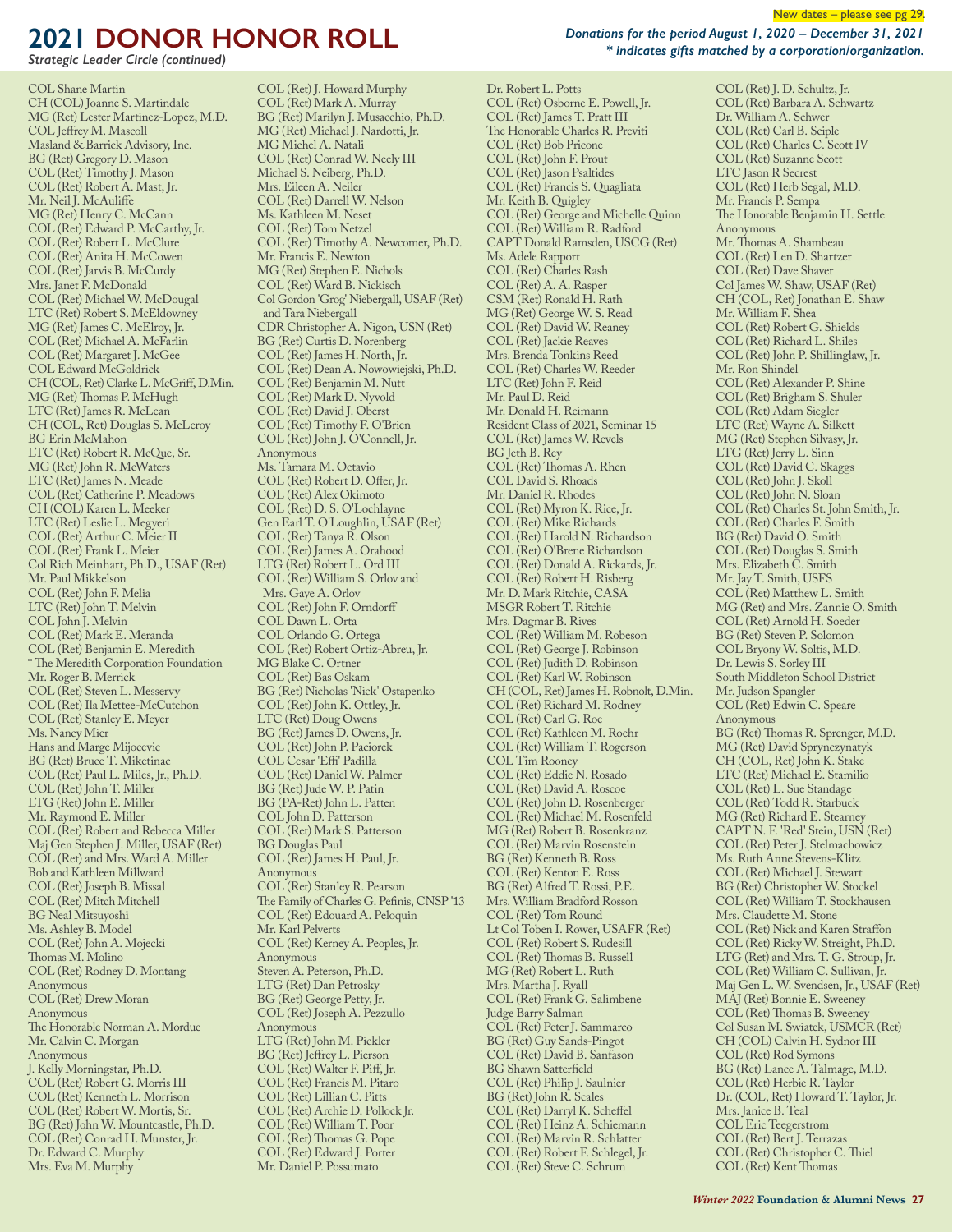*Strategic Leader Circle (continued)*

BG (Ret) Duncan M. Thompson (Va.) BG (Ret) George 'Randy' Thompson Anonymous COL (Ret) Richard Thompson MG Tracy A. Thompson GEN (Ret) John H. Tilelli, Jr. MG (Ret) Harold L. Timboe COL (Ret) Willard N. Timm, Jr. Mr. Thomas E. Todd Col Pete Todsen, USMC (Ret) COL Timothy J. Tomcho BG (Ret) John G. Townsend COL (Ret) Christopher J. Tragakis MG (Ret) Richard T. Travis, M.D. BG Gabriel Troiano BG (Ret) Michael and Dolores Trombetta Scouts and Families of Troop 36, New Birth of Freedom Council, Boy Scouts of America COL (Ret) John F. Troxell BG (Ret) Chris Tucker COL (Ret) Harold A. Tucker COL (Ret) Sean Tuomey COL (Ret) John E. Turlington GEN (Ret) William G. T. Tuttle, Jr. LTC (Ret) Robert M. Twiss and Mrs. Joan Twiss COL (Ret) Wallace S. Tyson COL (Ret) Robert R. Ulin Dr. Marybeth Ulrich Michael M. Van Ness, M.D. Mr. Matthew P. Varisco COL (Ret) James A. Velezis Dr. Lawrence H. Veracco COL (Ret) Anthony J. Vergopia COL (Ret) Robert V. Vermillion COL (Ret) Albert E. Vernon III Col Matthew C. Villella, USAF Mr. Roger B. Vincent Mr. Clint Vogus Mr. Arvind Vora COL (Ret) Robert P. Wade CAPT Anna T. Waggener, Ph.D., USN (Ret) Mrs. Susan K. Wagner COL (Ret) Theodore L. Wagner BG and Mrs. Clint E. Walker COL (Ret) Sally L. Wallace Col David D. Walls, Jr., USAF (Ret) COL (Ret) Clifford R. Ward BG (Ret) Roger L. Ward Col Clifton E. Washington, USMC (Ret) Col Michael Wastila, USMCR COL (Ret) Kirby Watson COL (Ret) Robert A. Watson COL (Ret) Joseph D. Wawro Anonymous COL (Ret) Patrick F. Webb COL (Ret) William E. Weber COL (Ret) Sherman Weisinger Mr. Adam R. Weisman COL (Ret) Mike Weitzel COL (Ret) Norman S. Wells Mr. Richard H. Westermeyer, Jr. LTG (Ret) R. L. 'Sam' Wetzel Lt Col Eric E. Wheaton, USAF (Ret) Mr. David L. Wheeler Scott and Candace Wheeler COL (Ret) You-Ying W. Whipple, M.S., R.D. COL (Ret) Christopher F. White COL (Ret) James R. White MG (Ret) Jerry A. White COL (Ret) Milton A. Whitley, Jr. MG (Ret) Charles Whittington, Jr. BG (Ret) Matthew J. Whittington Mr. George K. Whyte, Jr. COL (Ret) James T. Wideman, Jr. Mr. R. Howard Wiggs COL (Ret) Alan V. Wilcoxson COL (Ret) Allen R. Wild

COL (Ret) Eric R. Wildemann COL (Ret) Richard I. Wiles COL (Ret) John F. Wilhelmy, Jr. BG (Ret) Dennis A. Wilkie Col Ray Willcocks, ANG (Ret) COL (Ret) Barry J. Williams Mr. Fred W. Williams Mr. William W. Williams COL (Ret) Norman L. Williamson Mr. and Mrs. William Willis COL (Ret) William G. Willis COL (Ret) Walter R. Willms COL (Ret) George W. Wilson Mr. James R. Wilson COL (Ret) Jerre W. Wilson, Ph.D. COL (Ret) Martin J. Wilson LTC (Ret) Michael T. Wilson COL (Ret) Barringer F. Wingard, Jr. COL (Ret) Wally Wininger COL (Ret) David M. Winkler COL (Ret) Michael J. Winslow COL Douglas Winton, DMSPO Faculty COL (Ret) James Wisenbaker LTG (Ret) Leonard P. Wishart III COL (Ret) Paul K. Wohl COL (Ret) Charles A. Wokutch COL (Ret) Kelly A. Wolgast LTC (Ret) Terrence K. H. Wong COL Franklin D. Woo Col Thomas L. Woods, USAF (Ret) COL (Ret) Glenn R. Worthington Mr. John L. Wozniak, Jr. Mr. and Mrs. John W. Wright, Jr. COL (Ret) Kenneth K. Yamanouchi, LFACHE Ms. Cathleen M. Yeisley COL (Ret) Paul E. Zigo COL (Ret) Patrick D. Zimlich COL (Ret) Ryan M. Zimmerman William E. Zleit MG (Ret) Bruce Zukauskas Mr. Mike Zumwinkle

#### **FRIENDS OF USAWC (\$99 & BELOW)**

COL (Ret) Maher M. Abed William B. Abernethy III, M.D. COL (Ret) Benjamin Abramowitz LTC (Ret) Dorothy A. Adams, M.D., Ph.D. COL (Ret) Ronald A. Adkins COL (Ret) George G. Akin COL (Ret) Robert A. Albracht COL (Ret) M. James Aldrich COL (Ret) Judith W. Alexander COL (Ret) James C. Allard COL (Ret) Edward W. Allen II COL (Ret) Jack R. Alsop \* American Crystal Sugar Company COL (Ret) Steven M. Amster Col Calvin Anderson, USAF CDR Tom Anderson, USN (Ret) COL Wes Anderson \* AT&T Mr. and Mrs. Arthur A. Auch Professor Cynthia E. Ayers COL (Ret) Stephen M. Bahr COL (Ret) Rick Bailer COL (Ret) F. Tommy Baker COL (Ret) Harold Bankirer MG (Ret) Max B. Baratz COL (Ret) Rudolph C. Barnes, Jr. COL (Ret) Claudia C. Bartz COL (Ret) Dennis A. Bassett MG (Ret) Emile P. Bataille BG Jemal J. Beale COL (Ret) Van-George R. Belanger Col James 'Jim' Benson, Ph.D., USMC (Ret) New dates – please see pg 29.

Dr. Cheryl L. Beverly COL (Ret) Calvin D. Black CH (LTC) Steve Blackwell COL (Ret) Dean Bland COL (Ret) Val Border \* Ms. Lisa Borgen BG (Ret) Douglas D. Bradley COL Freda Bredy CDR Brian C. Brethen, USN (Ret) COL (Ret) Mark A. Brewer COL (Ret) Patrick O. Briley COL (Ret) William B. Britt COL (P) Mark N. Brown COL (Ret) Matthew J. Brown COL (Ret) Thomas Broyles Ms. Sharon L. Brumbaugh Ambassador J. R. Bullington Dr. Robert J. Bunker BG (Ret) LeAnne P. Burch MG (Ret) Harry B. Burchstead, Jr. COL (Ret) Daniel L. Burghart, Ph.D. COL (Ret) Edward J. Burke Col Thaddeus E. Burr, ANG (Ret) Dr. James H. Burton COL (Ret) Alan G. Butki Mr. Mark G. Cannon Anonymous Anonymous LTG (Ret) Robert L. Caslen, Jr. COL (Ret) John F. Castonguay COL (Ret) George Chalustowski COL Alejandro L. Champin Anonymous COL (Ret) Richard V. Chandler COL (Ret) James M. Chatfield, Jr. COL (Ret) Paul E. Christopher Ms. Pauline Chui Lt Col Clay Chun, Ph.D., USAF (Ret) Col Arthur L. Clark, USMC (Ret) COL (Ret) Raymond C. Clark COL (Ret) and Mrs. George P. Coan, Jr. Mr. Guy Colado MG (Ret) Thomas F. Cole COL (Ret) Willie A. Coleman COL (Ret) William P. Collier, Jr. COL (Ret) David R. Collins Col Donal J. Collins, USAF (Ret) COL (Ret) John Comparetto LTC Bradley M. Compton LTC (Ret) Gil Conforti LTC (Ret) Jefferey R. Connell COL (Ret) Alayne P. Conway COL (Ret) John R. Cook LTC (Ret) Edward V. Cooper II LTC (Ret) Michael C. Cooper COL (Ret) Lorelei E. W. Coplen COL (Ret) Paul L. Corriere, Jr. COL (Ret) Edwin A. Crispin LTC (Ret) William R. Crockett COL (Ret) and Mrs. Ralph E. Cross, Jr. COL (Ret) Richard C. Crotty BG (Ret) Thomas G. Croymans Mr. Francis V. Crupi COL (Ret) Thayer Cumings COL (Ret) Tina Y. Cunningham COL (Ret) Doug Curtis, Jr. LTC (Ret) Ronald E. Damrill COL (Ret) Michael N. Davey COL (Ret) Michael F. Davino Mr. Carl L. Davis, Jr. MG (Ret) Gordon B. Davis, Jr. Anonymous COL (Ret) Stephanie E. Dawson COL (Ret) Stephen E. Dawson COL (Ret) Thomas E. de Shazo, Jr. CDR John A. Demers, USN Anonymous Ms. Anne Marie DePaolis

COL (Ret) Robert J. DeSousa COL (Ret) John W. Devens Dr. Michele K. Devlin COL (Ret) Paul T. DeVries COL Jeremy Dick COL (Ret) Michael A. Dickerson LtCol Albert J. Diehl III, USMC (Ret) COL (Ret) Dennis A. Dietz COL (Ret) Kenneth B. Digre COL (Ret) Jeffrey W. Dill COL (Ret) Gregory P. Dillon Anonymous COL (Ret) Jeffery L. Donald LTC (Ret) Thomas Donnelly Mrs. Louenda H. Downs COL (Ret) Thomas M. Driskill, Jr. BG Nick Ducich COL (Ret) Paul C. Duttge III Anonymous COL William F. Ehrhardt COL (Ret) James S. Eicher COL (Ret) Manuel V. Espinosa COL (Ret) Robert Fagan COL (Ret) Robert C. Faille, Jr. Anonymous COL (Ret) Jesse E. Faught Mr. George O. Fella COL John J. Ference CDR Stephen P. Ferris, Ph.D., USN (Ret) Anonymous COL (Ret) William G. Fillman Ms. Rebecca G. Force Mr. Robert A. Fortna Anonymous Dr. Chris Fowler LTC (Ret) Henry G. Frampton III COL (Ret) Jonathan E. Frederick LTG (Ret) Merle Freitag COL (Ret) Robert J. Fullerton COL (Ret) Daniel E. Furtado Grace L. Galloway, Ph.D. CAPT Anthony J. Gareffa, USN LTC (Ret) Mario Gargiulo \* Mr. Gordon Gaspard Anonymous COL (Ret) John W. Geiger COL (Ret) Duane H. Gentz COL (Ret) Paul T. Gerard, Jr. Mr. Jimmy B. Gill COL (Ret) Henry G. Gole, Ph.D. BG (Ret) John A. Goodale Mr. Dave Gorden COL (Ret) Joseph S. Gordon Mr. Robert L. Gosciewski COL (Ret) Steven M. Graham COL (Ret) David L. Gray CAPT Gail Gross, USN (Ret) COL (Ret) Rommel A. Guerrero MG (Ret) Craig A. Hagan Mr. Brien Hallett COL (Ret) Jeanne G. Hamilton Mr. Richard Hamner BG (Ret) John C. Hanley CH (COL, Ret) James E. Hansen COL (Ret) Audley C. Harris, Sr. Dr. (COL, Ret) Cecil B. Harris COL Charles Harris COL (Ret) Steven L. Hartman COL (Ret) Jim Hawkins Mr. Ronald E. Hawkins, Jr. COL (Ret) J. Donald Haynes Dr. Stephen F. Heartwell LtCol Brian Heatherman, USMC CH (COL, Ret) Stephen J. Heetland COL (Ret) Kevin C. Hegarty Anonymous COL (Ret) Curtis J. Herrick, Jr. COL (Ret) Paul Hettich